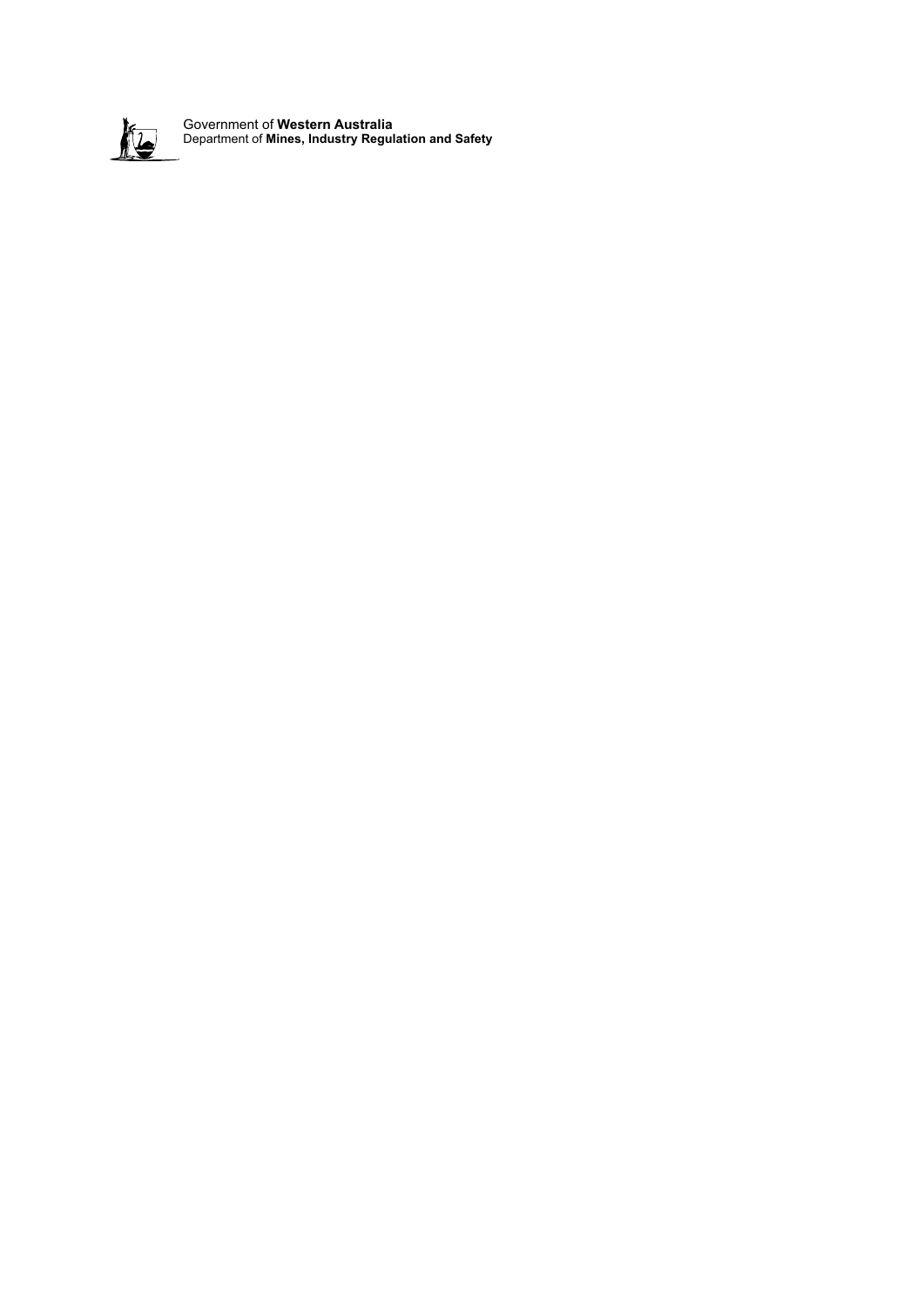### Disclaimer

The information contained in this publication is guidance material only. It is provided in good faith and believed to be reliable and accurate at the time of publication.

To ensure you understand and comply with your legal obligations, this information must be read in conjunction with the appropriate Acts and Regulations which are available from the Parliamentary Counsel's Office <https://www.legislation.wa.gov.au/>

The State disclaims all responsibility and all liability (including without limitation liability in negligence) for all expenses, losses, damages and costs you might incur as a result of the information being inaccurate or incomplete in any way, and for any reason.

In this disclaimer:

State means the State of Western Australia and includes every Minister, agent, agency, department, statutory body corporate and instrumentality thereof and each employee or agent of any of them.

Information includes information, data, representations, advice, statements and opinions, expressly or implied set out in this publication.

Loss includes loss, damage, liability, cost, expense, illness and injury (including death).

### Reference

Department of Mines, Industry Regulation and Safety, 2022, Health monitoring duties for persons conducting a business or undertaking – guide: Department of Mines, Industry Regulation and Safety, Western Australia, 26 pp.

© State of Western Australia (Department of Mines, Industry Regulation and Safety) 2022

This publication is available on request in other formats for people with special needs.

Further details of safety publications can be obtained by contacting:

Safety Regulation Group – Regulatory Support Department of Mines, Industry Regulation and Safety 303 Sevenoaks Street CANNINGTON WA 6107

Telephone: 1300 307 877

NRS: 13 36 77

Email: Safety@dmirs.wa.gov.au

### Acknowledgement

This publication was produced by the Department of Mines, Industry Regulation and Safety, Western Australia using information originally developed by Safe Work Australia.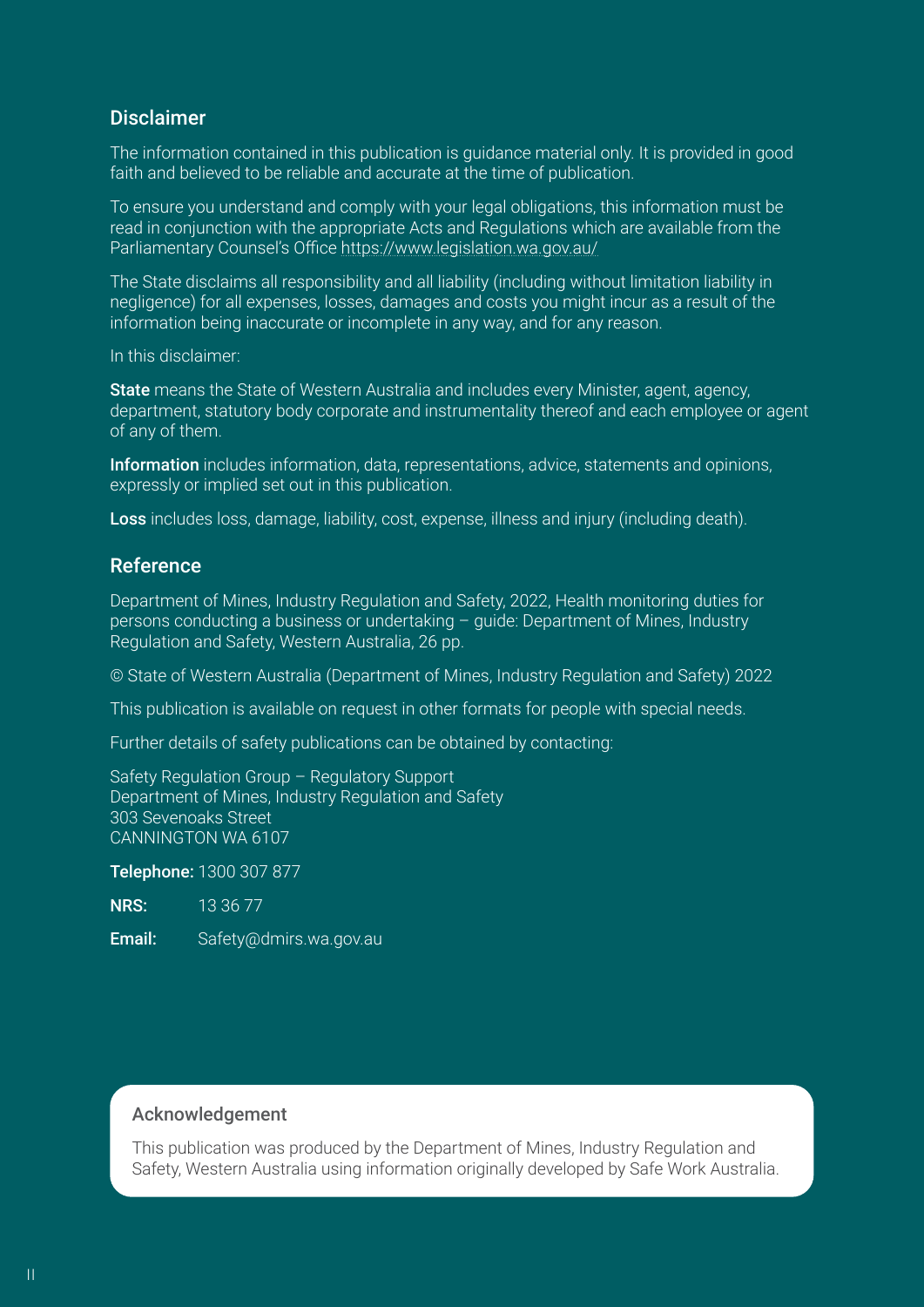# Contents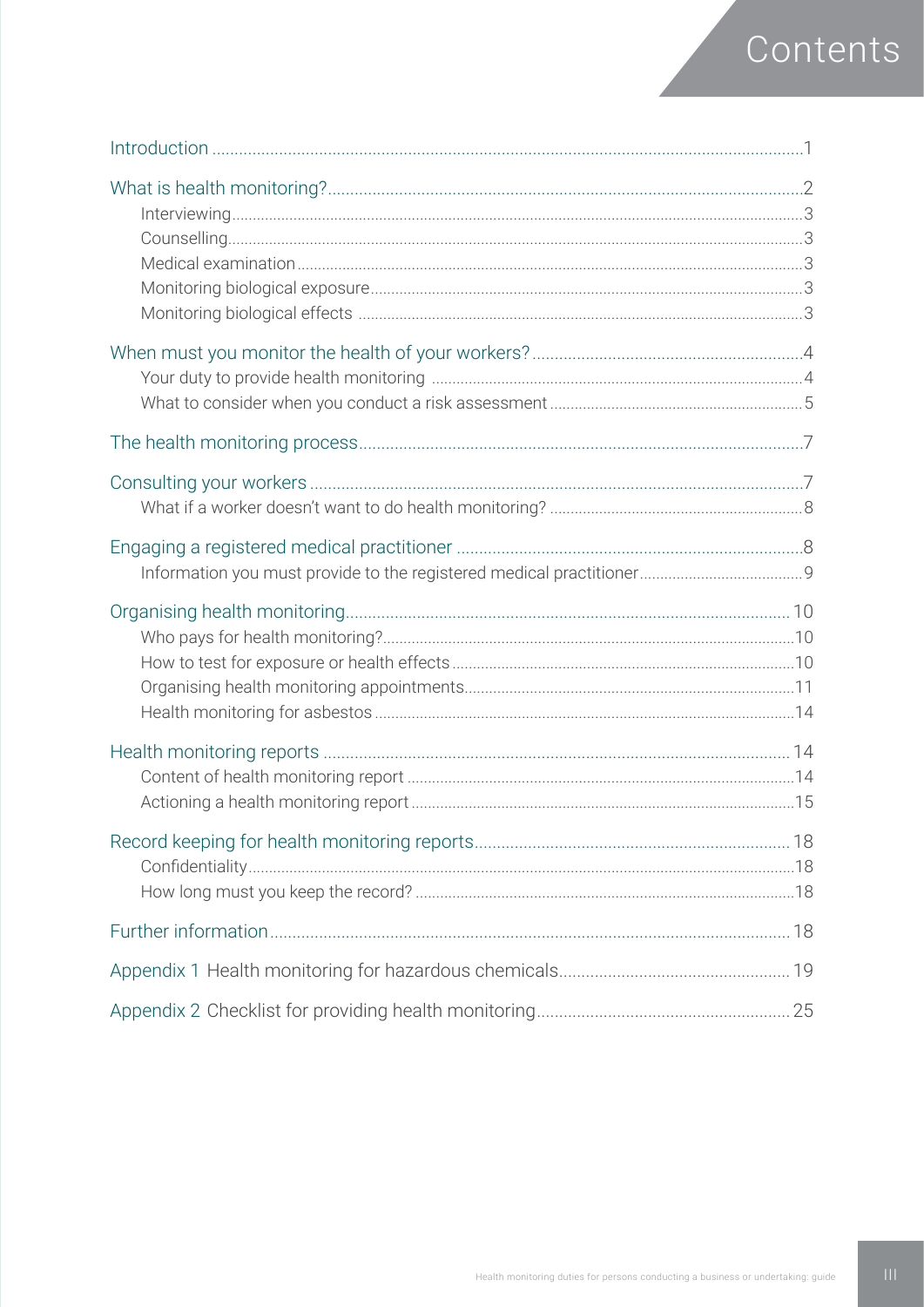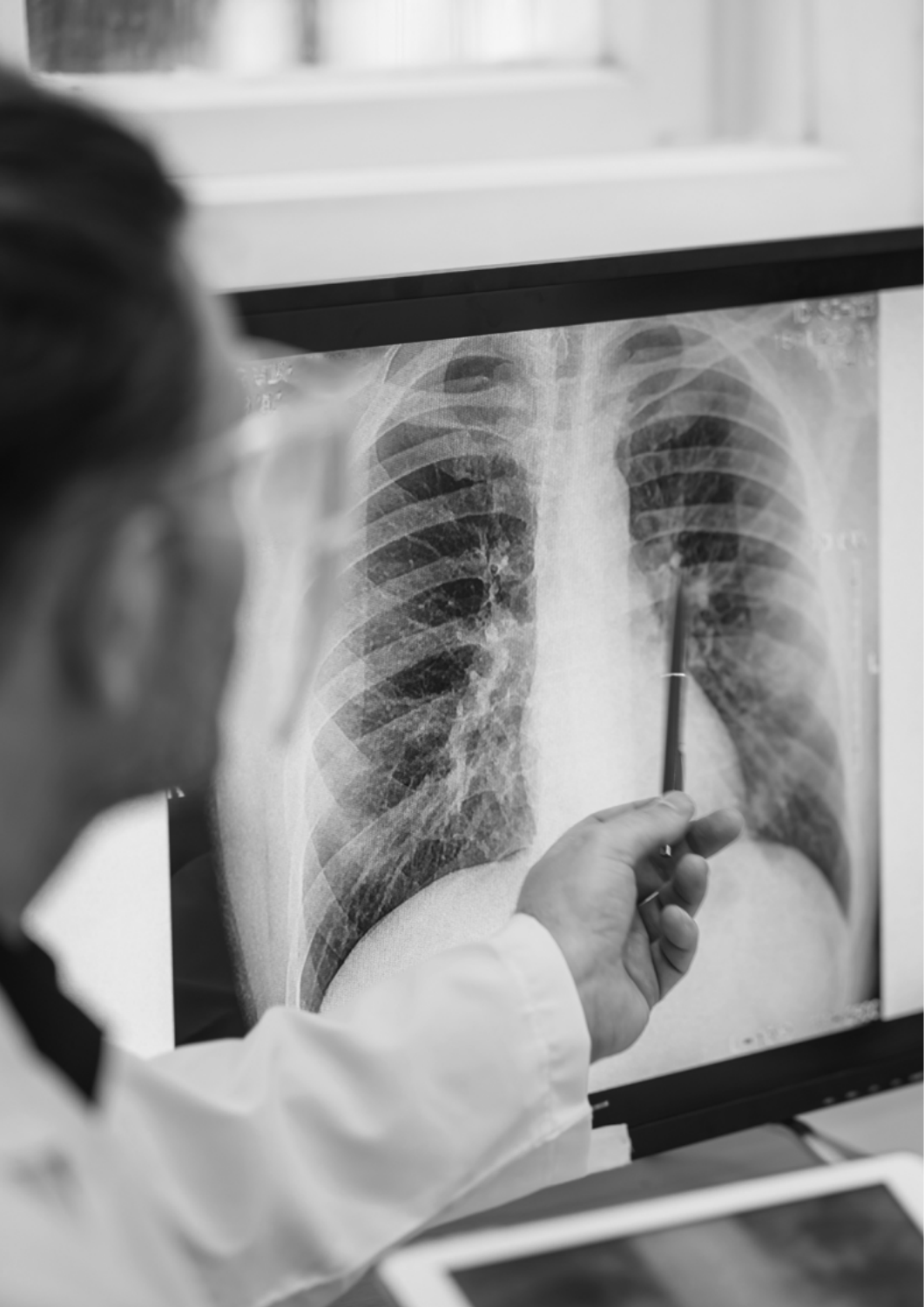# <span id="page-4-0"></span>Introduction

If you are a person conducting a business or undertaking such as a business owner or workplace operator (referred to in this guide as a PCBU), this guide is for you. It explains what your duties are for monitoring the health of your workers under the *Work Health and Safety Act 2020* (the WHS Act), Work Health and Safety (General) Regulations 2022 and Work Health and Safety (Mines) Regulations 2022 (the WHS Regulations). WorkSafe WA is the regulator for WHS legislation in Western Australia.

When you monitor the health of your workers, you must follow WHS laws alongside other legislation; for example, privacy laws and laws for handling personal information of your workers.

## How to use this guide

This guide will help you to understand your duties as a PCBU to provide health monitoring for your workers. It will assist you to comply with your duties under WHS laws, but should not be relied on in the place of the full text of those laws.

In this guide 'must', 'requires' or 'mandatory' are used where you are legally required to comply with an obligation. 'Should' is used to recommend an action and 'may' where you can choose to do as recommended.

### Important terms used in this guide

This guide covers a PCBU's obligations to its workers. When the term 'worker' is used in this guide be mindful that it captures this wide range of people. A 'worker' under the WHS Act includes not only your employees, but also other persons who work for you, such as contractors, subcontractors and apprentices.

Under the WHS Regulations, the hazardous chemicals that require health monitoring are listed in table 14.1 of Schedule 14. Lead and asbestos are also hazardous chemicals, but have slightly different health monitoring requirements. Information about health monitoring for lead and asbestos are also provided in this guide.

'Lead risk work' means work carried out in a lead process that is likely to cause the blood lead level of a worker carrying out the work to exceed:

- for a female of reproductive capacity 5μg/dL (0.24μmol/L), or
- $\cdot$  in any other case 20 µg/dL (0.97 µmol/L).

Some specific lead processes are identified in the WHS Regulations. More information about lead can be found in the individual [health monitoring guides for hazardous chemicals](https://www.commerce.wa.gov.au/worksafe/health-surveillance-information-guides-and-forms) on the DMIRS website.

A registered medical practitioner with experience in health monitoring must carry out or supervise your worker's health monitoring.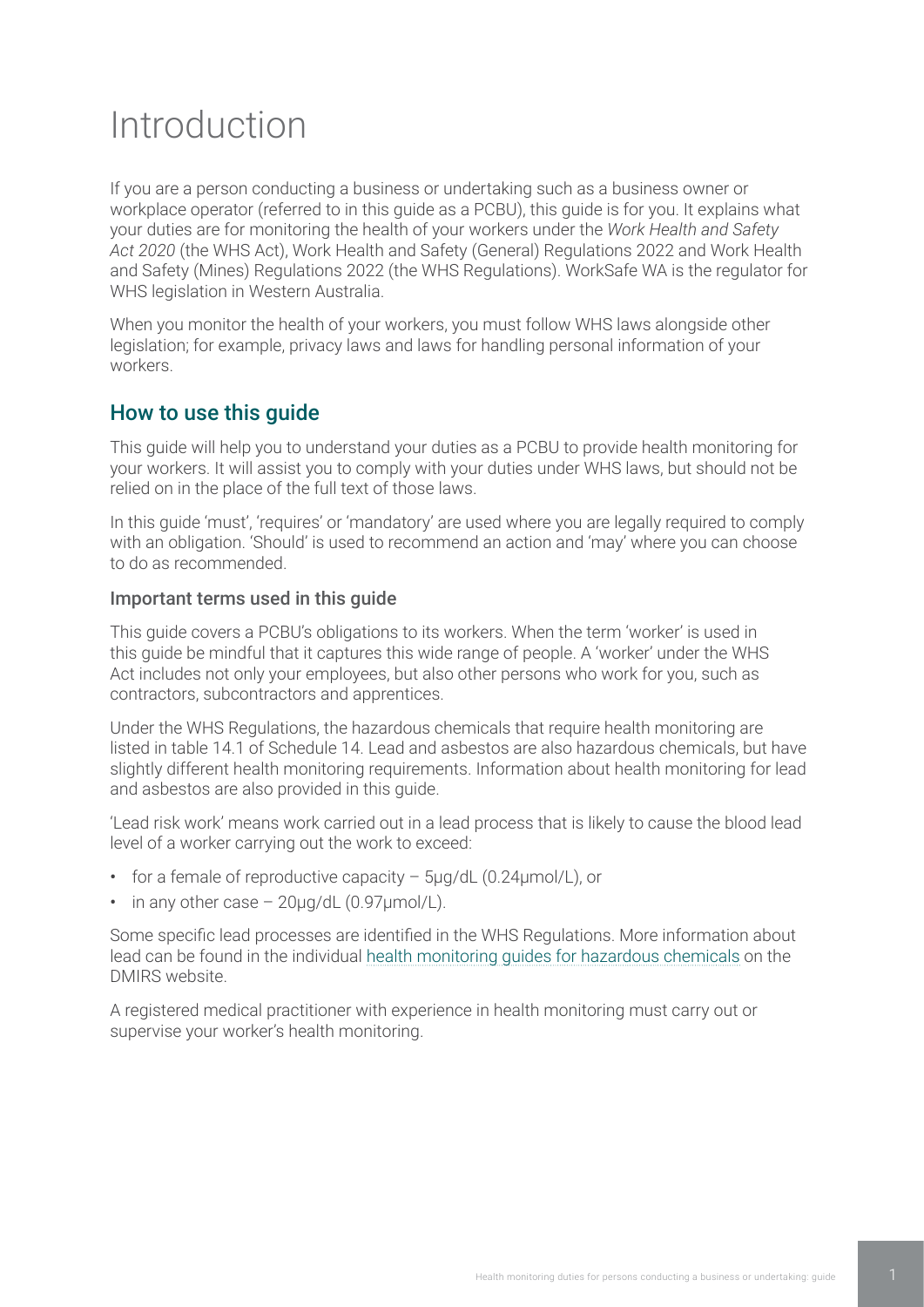# <span id="page-5-0"></span>What is health monitoring?

Health monitoring is the monitoring of a worker to identify changes in their health status because of exposure to certain substances. It involves a registered medical practitioner with experience in health monitoring to examine and monitor the health of your workers to see if the exposure to hazardous chemicals at work is affecting their health.

You must ensure that health monitoring is carried out or supervised by an appropriate registered medical practitioner. If your workers have health monitoring regularly, it is called a health monitoring program.

The registered medical practitioner will choose the best way to monitor your worker's health and may use more than one way to monitor your worker's health. They will choose the best way by looking at:

- the regulatory requirements under WHS Regulations, including Schedule 14 requirements for specified hazardous chemicals
- the type of chemical involved
- the way your worker is exposed
- the level of exposure
- if the work environment includes control methods or equipment to reduce the exposure
- if it is possible to use a proactive way to monitor adverse health effects.

Proactive health monitoring means monitoring your workers before they develop symptoms. This can include examining your worker for health effects, checking the level of a chemical or substance in your worker's blood or urine. Proactive monitoring is preferable to monitoring symptoms after they have developed such as markers of liver injury or changes in the blood cells of your worker.

Sometimes a worker is exposed to chemicals outside of the workplace, through food or water, and this information can also be captured during a worker's health monitoring program. This information can help the registered medical practitioner to better understand and help manage your worker's health monitoring program. You can read more about confounding effects and effects that are difficult to understand in the individual [health monitoring guides for hazardous](https://www.commerce.wa.gov.au/worksafe/health-surveillance-information-guides-and-forms)  [chemicals](https://www.commerce.wa.gov.au/worksafe/health-surveillance-information-guides-and-forms) on the DMIRS website.

You must never use health monitoring instead of implementing effective control measures. However, you can use it to see:

- how effective your control measures are
- whether you should apply new or more effective control measures.

A health monitoring program is only effective if you:

- act on the results of health monitoring that show early signs of, or a trend towards potential injury, illness or disease
- know when you should refer workers for health monitoring
- know how you should use the results of health monitoring to minimise risks to health and safety.

The registered medical practitioner will monitor your worker's health in different ways to assess exposure and the impact this has on their health. These are discussed below.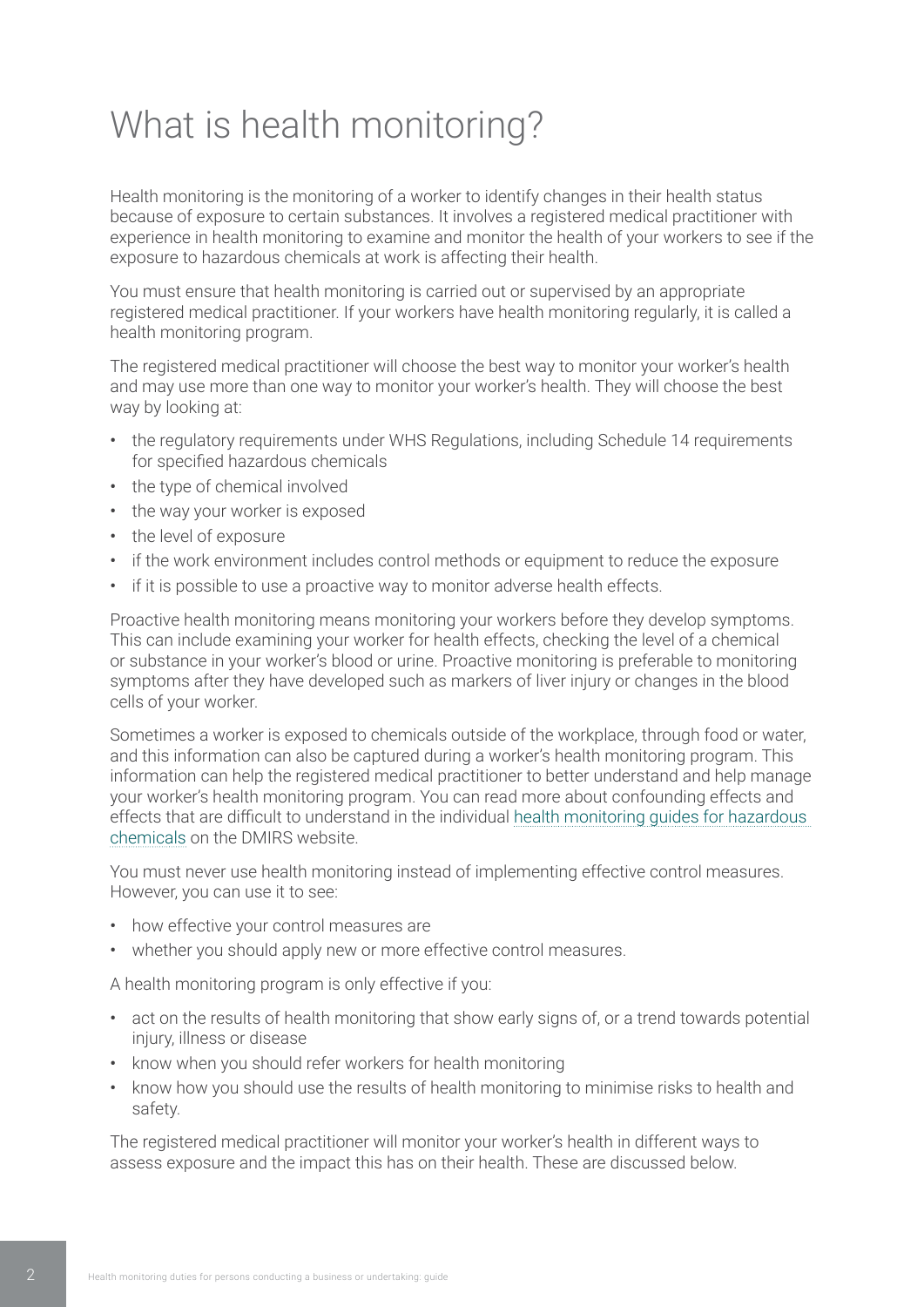## <span id="page-6-0"></span>**Interviewing**

The registered medical practitioner or other qualified person (such as an occupational nurse) can interview your worker and ask questions about:

- symptoms related to exposure
- previous occupational history
- medical history or lifestyle, for example dietary, smoking and drinking habits.

An interview may include your worker answering simple questions about their work, their personal hygiene at work or where they eat and drink at the workplace.

The registered medical practitioner will use the answers to assess your worker's current or previous exposure to hazardous chemicals. The registered medical practitioner may obtain further information from your worker after they complete the questionnaire.

## **Counselling**

Counselling is where the registered medical practitioner educates your worker about the effect of their lifestyle on symptoms of workplace exposure, for example lead workers who smoke or bite their nails should be counselled on the risk of lead ingestion.

The registered medical practitioner might also discuss how exposure to certain chemicals can have an effect on reproduction, pregnancy and breastfed children.

## Medical examination

The registered medical practitioner may use standard techniques to measure early or long term health effects, and they may do this regularly. They might check your worker's skin, eyes or hearing and collect baseline information to measure any future changes against.

## Monitoring biological exposure

The registered medical practitioner may check the levels of a hazardous chemical or its metabolites (breakdown products) in:

- body tissues
- body fluids like urine or blood
- the exhaled breath of an exposed worker.

## Monitoring biological effects

The registered medical practitioner may look at early biological effects, before your worker's health is harmed, for example by:

- blood tests
- monitoring your worker's liver or kidney function
- measuring the reduction of cholinesterase activity levels.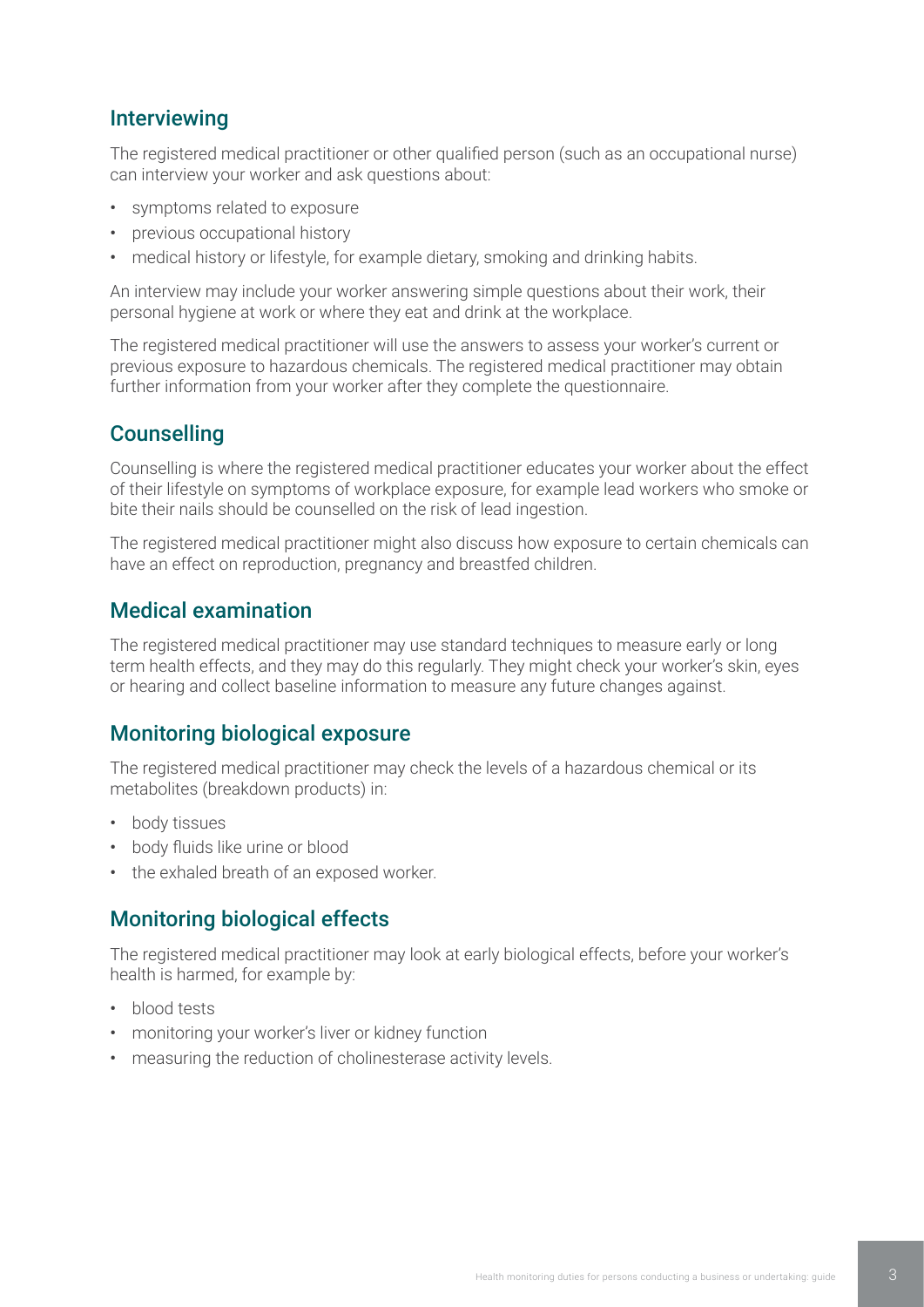# <span id="page-7-0"></span>When must you monitor the health of your workers?

## Your duty to provide health monitoring

You should carefully consider the hazardous chemicals your workers will or could be exposed to and how much they will be exposed. For lead and asbestos you should consider how they could be exposed. This will assist you to work out if you must monitor their health.

You must monitor the health of your workers for four types of chemicals:

- hazardous chemicals listed in table 14.1 of Schedule 14
- other hazardous chemicals (not listed in Schedule 14)
- lead
- asbestos.

You must monitor the health of a worker if they:

| Hazardous chemicals<br>listed in table 14.1 of<br>Schedule 14 | are using, handling, generating or storing hazardous chemicals<br>and are at risk from exposure to the hazardous chemicals<br>listed in table 14.1 of Schedule 14 to the WHS Regulations                                                                                                       |
|---------------------------------------------------------------|------------------------------------------------------------------------------------------------------------------------------------------------------------------------------------------------------------------------------------------------------------------------------------------------|
|                                                               | the type of health monitoring you must do for each<br>$\bullet$<br>chemical is also outlined in table 14.1 and provided at<br>Appendix 1.                                                                                                                                                      |
| Other hazardous<br>chemicals (not listed in<br>Schedule 14)   | are using, handling, generating or storing hazardous chemicals,<br>and are at risk from exposure to these hazardous chemicals,<br>which are not listed in Schedule 14 and for which either:                                                                                                    |
|                                                               | valid techniques or tests are available to detect an effect on<br>$\bullet$<br>your worker's health, or<br>valid way is available to determine biological exposure and<br>$\bullet$<br>you are not sure whether the exposure to your workers is<br>more than the biological exposure standard. |
|                                                               | Examples of chemicals and the type of health monitoring are<br>provided at Appendix 1.                                                                                                                                                                                                         |
| Lead                                                          | start or do lead risk work                                                                                                                                                                                                                                                                     |
|                                                               | you must follow the WHS Regulations for the frequency and<br>$\bullet$<br>nature of health monitoring for lead risk work.                                                                                                                                                                      |
|                                                               | For example you must begin health monitoring before your<br>$\bullet$<br>worker first starts lead risk work, or as soon as possible<br>after the lead risk work is identified, and one month after<br>your worker first starts lead risk work.                                                 |
|                                                               | the type of health monitoring you must do for lead is<br>$\bullet$<br>outlined in table 14.2 and provided at Appendix 1.                                                                                                                                                                       |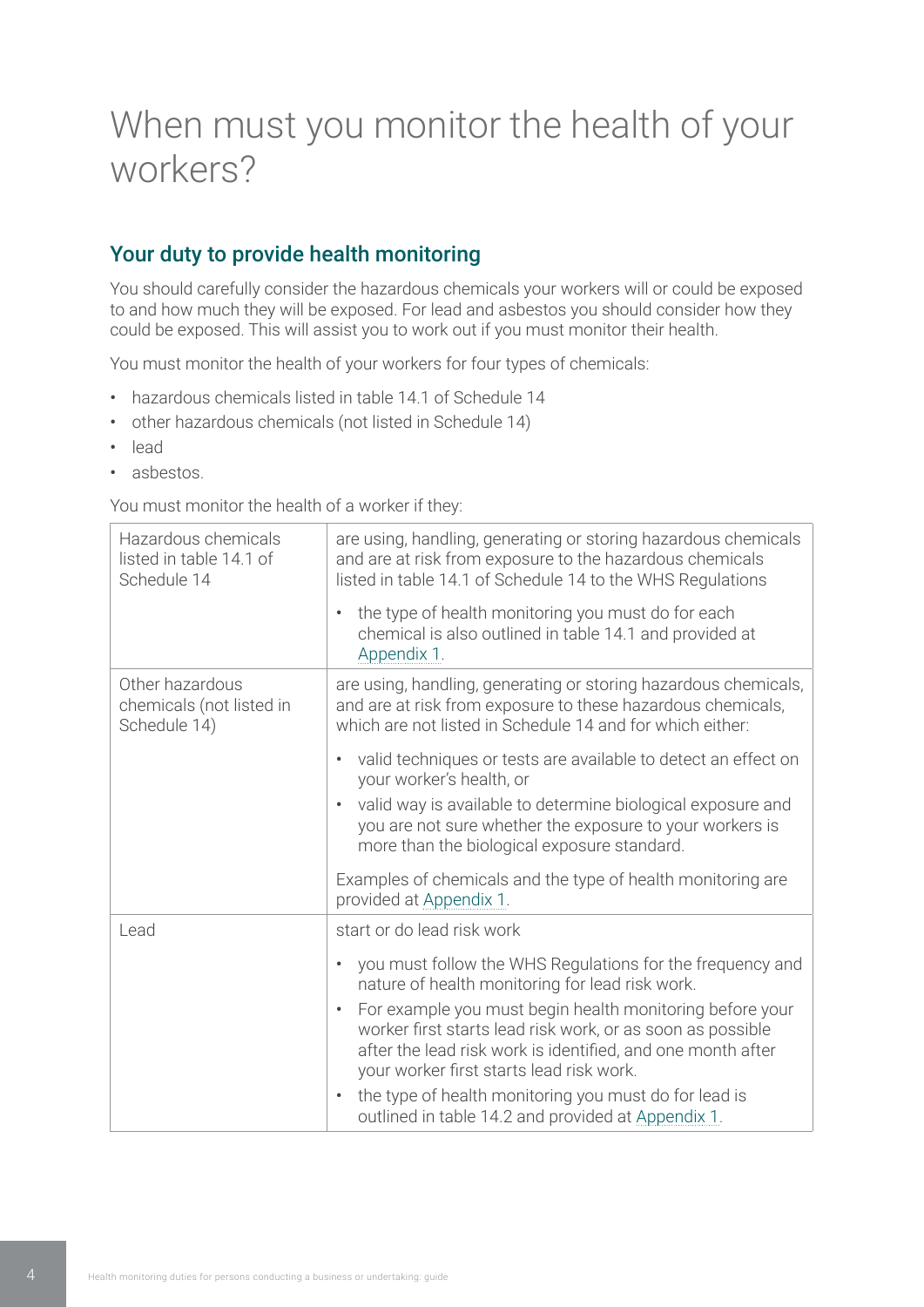<span id="page-8-0"></span>

| Asbestos | are at risk of asbestos exposure when carrying out licensed<br>asbestos removal at a workplace, or doing other ongoing<br>asbestos work. |
|----------|------------------------------------------------------------------------------------------------------------------------------------------|
|          | you must start monitoring a worker's health before your<br>worker carries out licensed asbestos removal work.                            |

### What to consider when you conduct a risk assessment

The WHS Regulations provide the regulator with the power to direct a PCBU to arrange for a medical examination of a worker (rr. 55A-55G).

As the PCBU, it is your responsibility to determine if there is a risk to your worker's health because of exposure to a table 14.1 hazardous chemical, or risk of exposure to another hazardous chemical and there are suitable testing methods available.

The level of risk depends on the hazards of the chemicals (what type of harm they might cause) and the frequency, duration and amount of exposure (also known as dose or how much your worker might be exposed).

You should consider a health monitoring program for all ongoing use, handling, generating or storage of hazardous chemicals by your workers. You should also consider a health monitoring program for the chemicals that are created as by-products or in work waste and have severe known health effects. This includes chemicals:

- known, or thought to be, carcinogenic, mutagenic or toxic to human reproduction
- that are respiratory or skin sensitisers
- with other known severe toxic effects.

You should also consider health monitoring for hazardous chemicals where you regularly use administrative controls or personal protective equipment (PPE) to control risks.

If you are not sure if a hazardous chemical is a risk to your worker's health or if your workers are at risk of exposure, you can seek specialist advice from an occupational hygienist, registered medical practitioner, occupational physician or the regulator. For hazardous chemicals not listed in Schedule 14, you should also consult your registered medical practitioner to see if suitable testing methods for the chemical are readily available.

Conducting a risk assessment involves collecting information about:

- the hazardous chemicals that are used, handled, stored or generated at your workplace
- what measures you use to control the risk of these hazardous chemicals
- where and how much workers can be exposed
- how often workers can be exposed.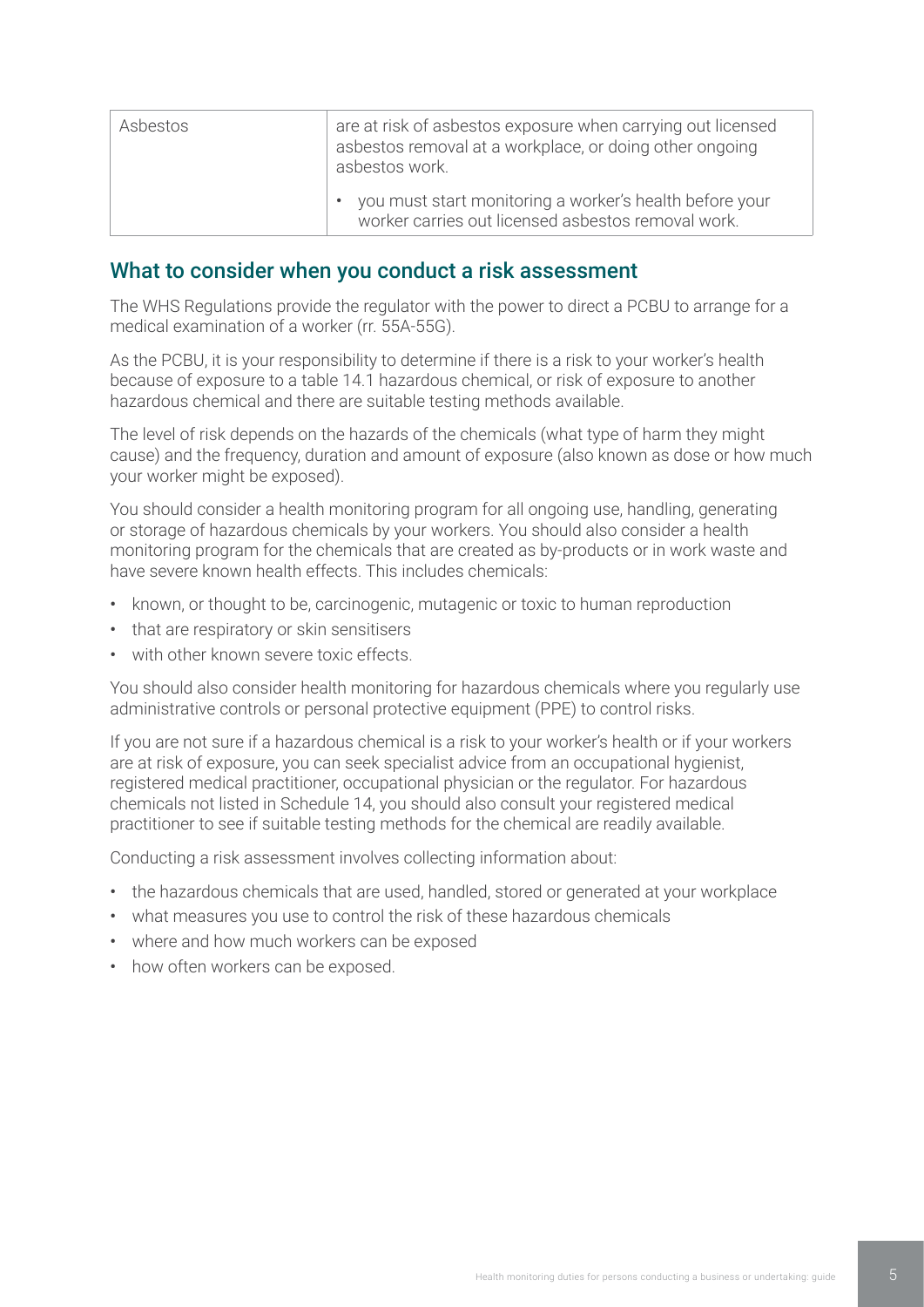You should consider:

- what, and how high, are the risks of each chemical:
	- how the chemical is classified in the Globally Harmonized System of Classification and Labelling of Chemicals (GHS)?
	- Is it an irritant, a sensitiser, a carcinogen, or an acute toxicant?
	- what form of the chemical is used or generated at the workplace?
	- Is it solid, granulated, dust, mist or fume?
	- how the chemical enters the body to affect worker health? Is it by inhalation, ingestion, skin contact or absorption?
- how much your workers are exposed, thinking about:
	- where in the workplace the chemicals are used, handled, stored or generated?
	- who could be exposed?
	- how strong is the chemical when workers are exposed or what is the strength of the chemical that workers come in contact with?
	- what are the quantities and concentrations (pure or dilute) of chemicals being used, handled, stored or generated?
	- what are the standard work practices and procedures?
	- what are the ways individual workers carry out their daily tasks?
	- whether the way you currently control exposure is effective?

You are looking for information about how the chemical affects human health and how the chemical may be absorbed into the body. You should read the safety data sheet (SDS), label, or look in the Hazardous Chemicals Information System (HCIS) to find information on the hazardous chemical's nature and hazard severity. It is important for you to investigate and understand the physical properties of the chemicals because some gases or liquid chemicals can become more concentrated in the air.

Sometimes hazardous chemicals are generated at your workplace; for example, your workers could make dust through cutting a product, or equipment workers use might generate fumes. These hazardous chemicals won't have a SDS or label available. In these instances you can ask the manufacturer or importer of the chemical, equipment or product for safety information.

It is important to consider how your workers might be exposed to a chemical, because the way your workers do their work could increase how much of the chemical they absorb and in turn increase the level of risk. For example, workers who are exposed during strenuous activity breathe more heavily and can inhale more of the chemical. The worker's individual characteristics can also increase the risk of health effects, for example their heart rate, respiration rate, diet, whether they are a smoker or have been previously exposed.

You can also do air monitoring or surface wipe testing to see how much workers are exposed and whether your current control methods are able to control the exposure.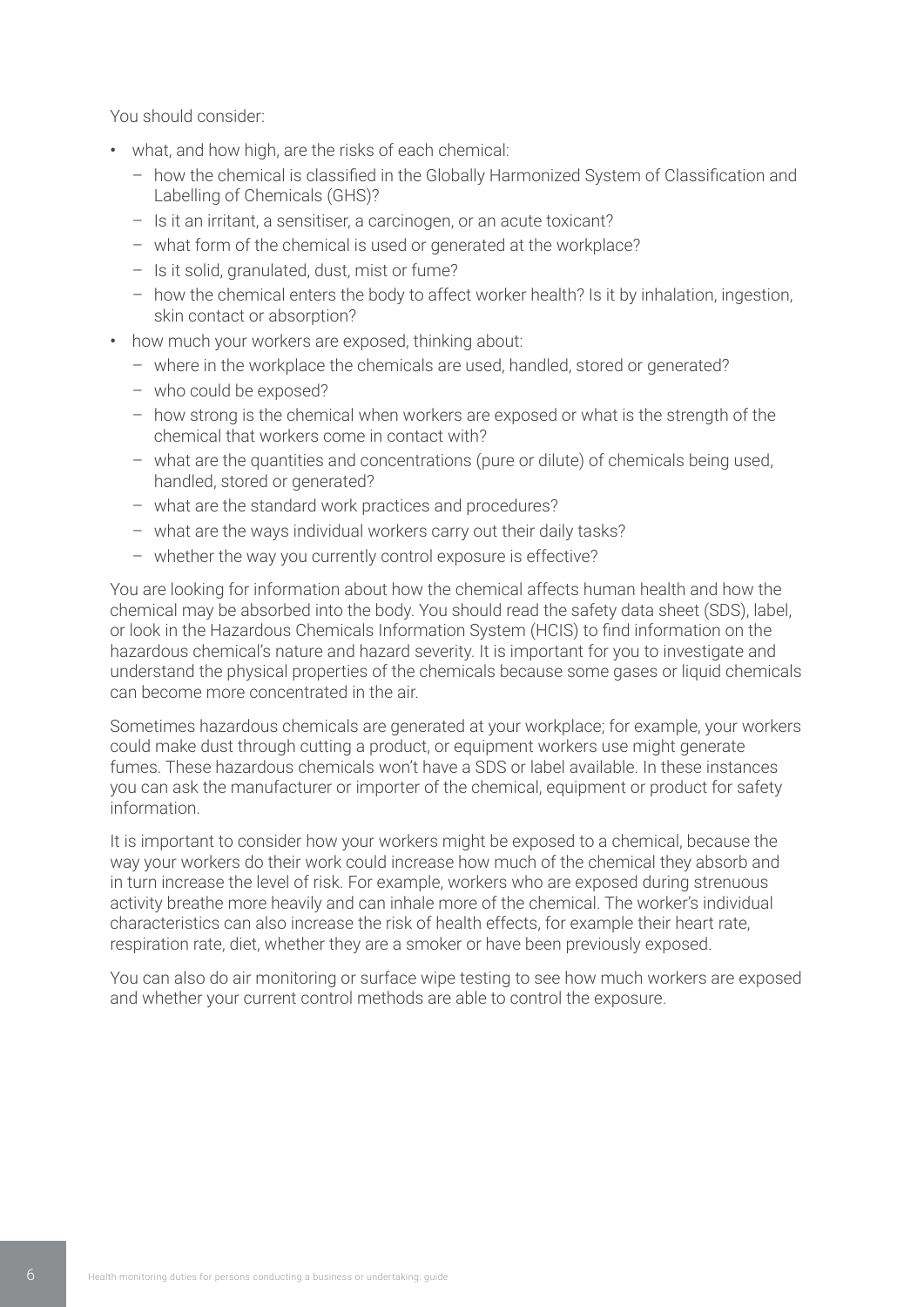# <span id="page-10-0"></span>The health monitoring process

Once you determine that you need to provide health monitoring for your workers, you must:

- consult with your workers
- [engage a registered medical practitioner](#page-11-0)
- [organise and pay for health monitoring appointments](#page-13-0)
- [get a health monitoring report for each worker](#page-17-0)
- [keep records.](#page-21-0)

You should also action any recommendations made by a registered medical practitioner in their report as part of your duty to ensure, as far as is reasonably practicable, that your workers are given the highest level of protection against harm to their health. You must action a recommendation to remove a worker from lead risk work.

You can use the checklist in [Appendix 2](#page-28-0) to help you with the health monitoring process.

# Consulting your workers

Participation of your workers in discussions about health and safety is important, as they are most likely to know about the risks of their work.

You must tell workers before they are hired, or before they start work about any health monitoring. For lead risk work and any asbestos work, you must tell workers why they need health monitoring and what it will be.

You must consult workers about the registered medical practitioner you choose to supervise or perform the health monitoring. Genuine consultation involves you talking with your workers about this before you engage the registered medical practitioner.

You should inform workers about:

- what is expected in their health monitoring program
	- for example, the types and frequency of tests
- when they should see the registered medical practitioner
- how a registered medical practitioner is chosen and their qualifications
- who pays for the health monitoring
- if and how monitoring results may affect their work – for example, explaining where they may be moved to other tasks
- how you keep their health monitoring records and who they may be disclosed to and under what circumstances.

Sometimes, the registered medical practitioner will also give your worker information about:

- possible health effects from exposure
- what health monitoring aims to achieve and its benefits
- how and who to report symptoms to.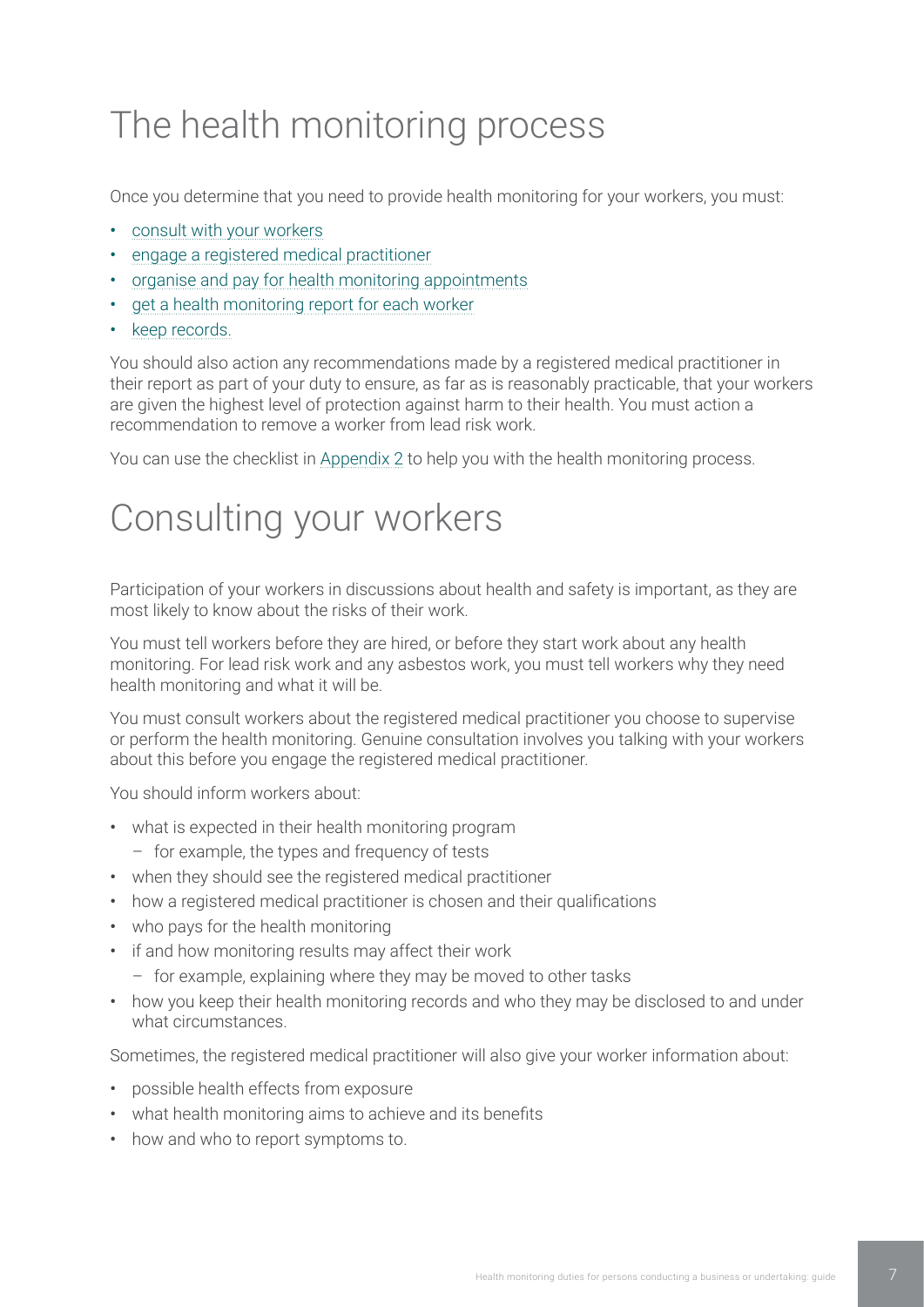<span id="page-11-0"></span>You should tell workers that you will keep their health monitoring results confidential and carefully stored, and that you will only share them with your worker's written consent, or when required by the WHS laws, or other laws, with:

- the regulator
- the business or undertaking they work for
- other PCBUs who have a duty to provide health monitoring for your worker
- another registered medical practitioner.

There are other things you must consult your workers about at the workplace. Please read the Code of Practice: *Work health and safety consultation, cooperation and coordination* for more information about consultation.

## What if a worker doesn't want to do health monitoring?

As a PCBU, it is your primary duty to ensure, so far as is reasonably practicable, the health of your workers. You also have a duty to monitor their health and your workplace conditions to prevent injury, illness and disease.

Workers also have a duty to comply with any reasonable instruction given by you to enable you to comply with WHS laws, including participating in health monitoring and wearing PPE when working with certain chemicals.

You should encourage your workers to talk to you about concerns they have with their health monitoring program. You can also refer them to your registered medical practitioner to talk about the clinical aspects of health monitoring, or to their health and safety representative, if your workplace has one, or their personal general practitioner (GP).

If your worker still does not want to do health monitoring, you must comply with your duties under WHS laws, which may include stopping them working with the hazardous chemical.

## Engaging a registered medical practitioner

You must use a registered medical practitioner with experience in health monitoring to carry out or supervise health monitoring.

You can choose who you like as your registered medical practitioner, provided you have genuinely consulted your workers regarding this choice and the doctor is experienced in health monitoring. Your registered medical practitioner could be employed by a company, in a medical practice, in a specialist occupational health organisation or they may provide specialist services and testing like respiratory screening and referral for imaging services.

The registered medical practitioner should prepare a health monitoring program and either carry it out themselves or supervise other suitably qualified people, like an occupational health nurse, to deliver the program. The registered medical practitioner has overall responsibility for the health monitoring program.

The registered medical practitioner may visit the workplace to better understand your control measures, work processes and exposure scenarios. They may also seek advice from you as the PCBU, other professionals like an occupational physician, or other work health and safety professionals.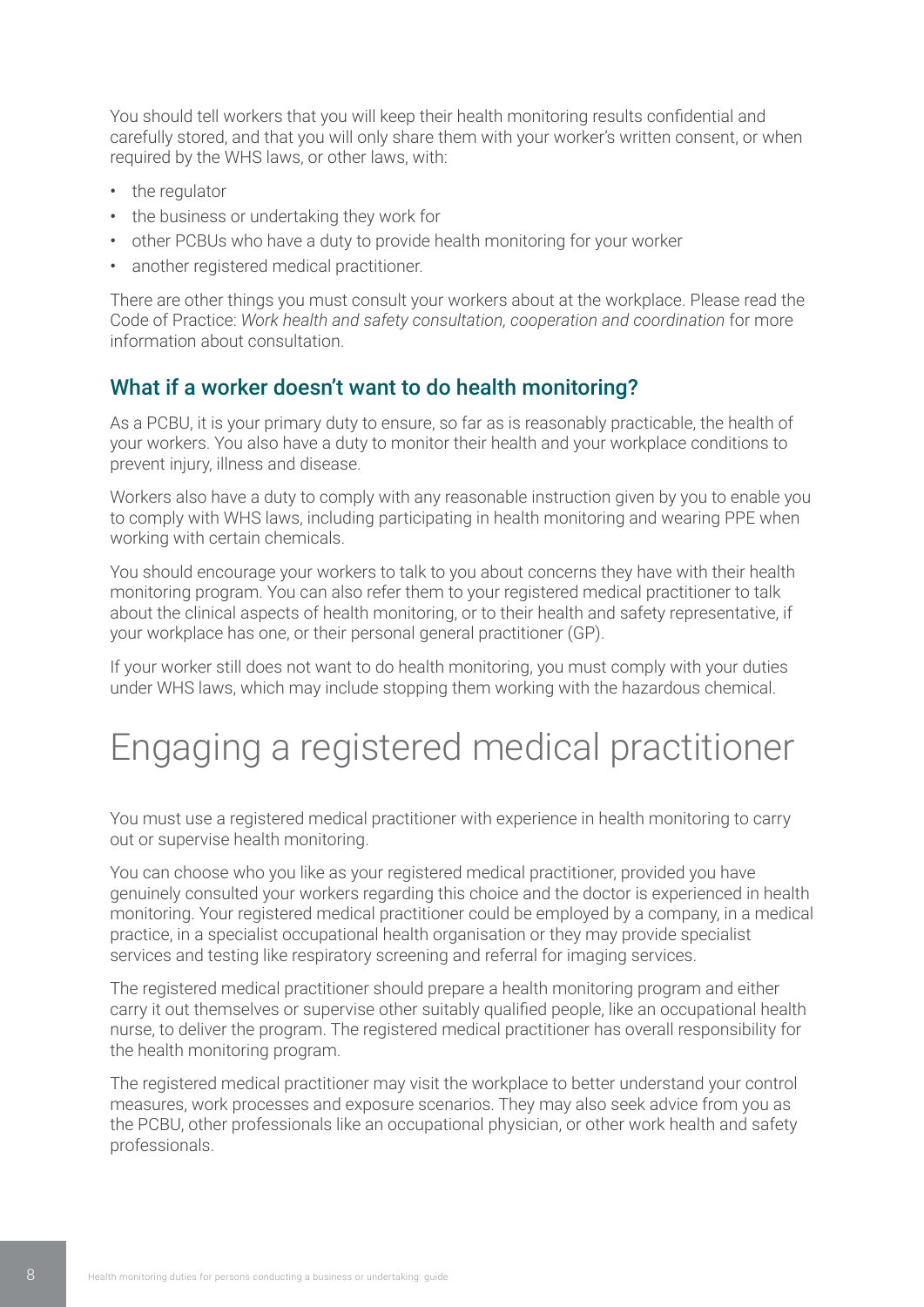## <span id="page-12-0"></span>Information you must provide to the registered medical practitioner

As the PCBU, you must provide your registered medical practitioner with the following information.

#### About the business and your worker

- name and address of your business or undertaking.
- $\cdot$  the name and date of birth of your worker.<sup>1</sup>

### About the work

- the work that your worker is, or will be, carrying out that has made you to seek health monitoring.
- if your worker has already started, how long they have been carrying out the work.

You should provide extra information to your registered medical practitioner, including:

- relevant risk assessment reports, details of workplace exposure standards and results of workplace air monitoring
- a list of the hazardous chemicals your worker is or will be exposed to and the dates your worker last used the chemicals
- the SDS for the chemical(s).

It is important to provide this information to the registered medical practitioner so they can design an effective health monitoring program for your worker. This information will help the registered medical practitioner to understand the situations and potential exposure levels that a worker could be exposed to. If you provide information about other hazardous chemicals your worker may be exposed to, the registered medical practitioner may be able to identify other or more severe effects. You should include information about likely workplace exposures in your risk assessment reports including control measures to reduce exposure and your investigations where workplace exposure standards have been reached or exceeded.

[Health monitoring notification forms](https://www.commerce.wa.gov.au/worksafe/health-surveillance-information-guides-and-forms) for WA are available on the DMIRS website and may help you prepare information on work practices and workplace controls to provide to the registered medical practitioner.

<sup>1</sup> *You may need to gain your worker's consent before supplying any extra information.*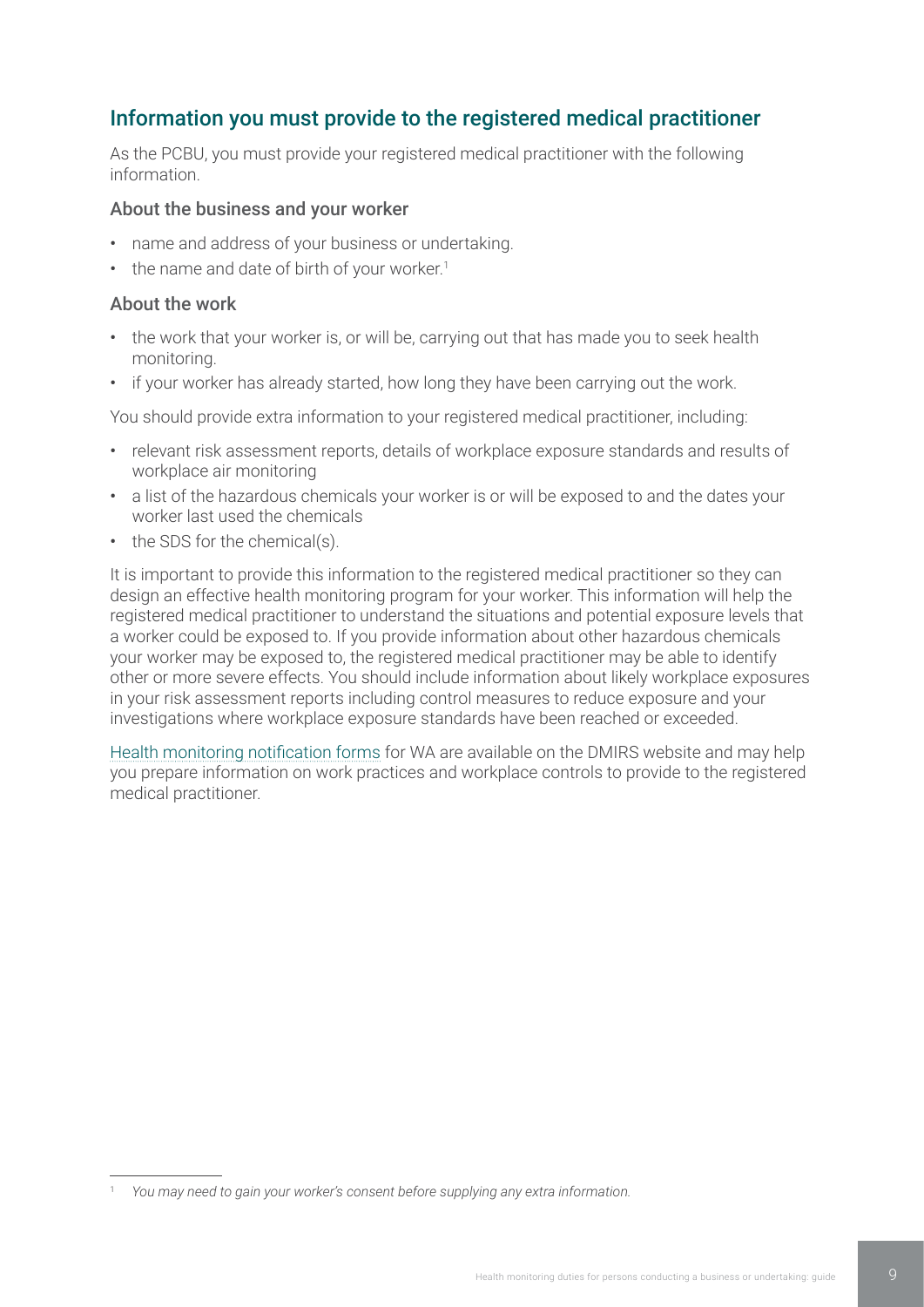# <span id="page-13-0"></span>Organising health monitoring

As the PCBU, you must:

- use a registered medical practitioner
- arrange health monitoring appointments for your workers where there is a risk to their health because of exposure to a hazardous chemical, they are at risk of exposure to asbestos, or they are conducting lead risk work.

You can make one-off health monitoring appointments if a worker has concerns about potential exposure. For example if there was a leak or spill, or if your worker's personal situation changes and their risk of harm from exposure has changed.

A checklist for providing health monitoring is included in [Appendix 2](#page-28-0) to this Guide.

## Who pays for health monitoring?

As the PCBU, you must pay for your worker's health monitoring including:

- health monitoring appointment fees
- testing and analysis costs
- time to attend appointments and testing procedures
- travel costs.

If you and other PCBUs are jointly responsible for monitoring a worker's health and one of you has arranged the health monitoring, you must share the costs equally, unless you agree otherwise. For example, you may agree one of you will pay more of the costs.

## How to test for exposure or health effects

If your workers use the chemicals listed in table 14.1 of Schedule 14 to the WHS Regulations, the registered medical practitioner must use specific health monitoring tests for those chemicals. The chemicals and their tests have also been provided for you at [Appendix 1.](#page-22-0)

A registered medical practitioner can only use other tests if they can detect health effects or biological changes and are equal to or better than the tests in Schedule 14. It is important to closely consult with your worker and the registered medical practitioner if other tests are to be used. The registered medical practitioner must recommend the alternative method before it is used. More information about this can be found in the in the individual WorkSafe WA [health](https://www.commerce.wa.gov.au/worksafe/health-surveillance-information-guides-and-forms)  [monitoring guides for hazardous chemicals](https://www.commerce.wa.gov.au/worksafe/health-surveillance-information-guides-and-forms).

If there is a risk to workers from exposure to other hazardous chemicals that are not listed in table 14.1 of Schedule 14, you should discuss what tests can be used with your registered medical practitioner and consult with your workers before you arrange health monitoring. The registered medical practitioner should use health monitoring that measures exposure or detects harmful effects early on, so you can take action as soon as possible. The tests should be practical, accurate and safe, and should be appropriate for your worker and their circumstances. Some examples of other hazardous chemicals not listed in Schedule 14 and their tests are also provided for you at [Appendix 1](#page-22-0).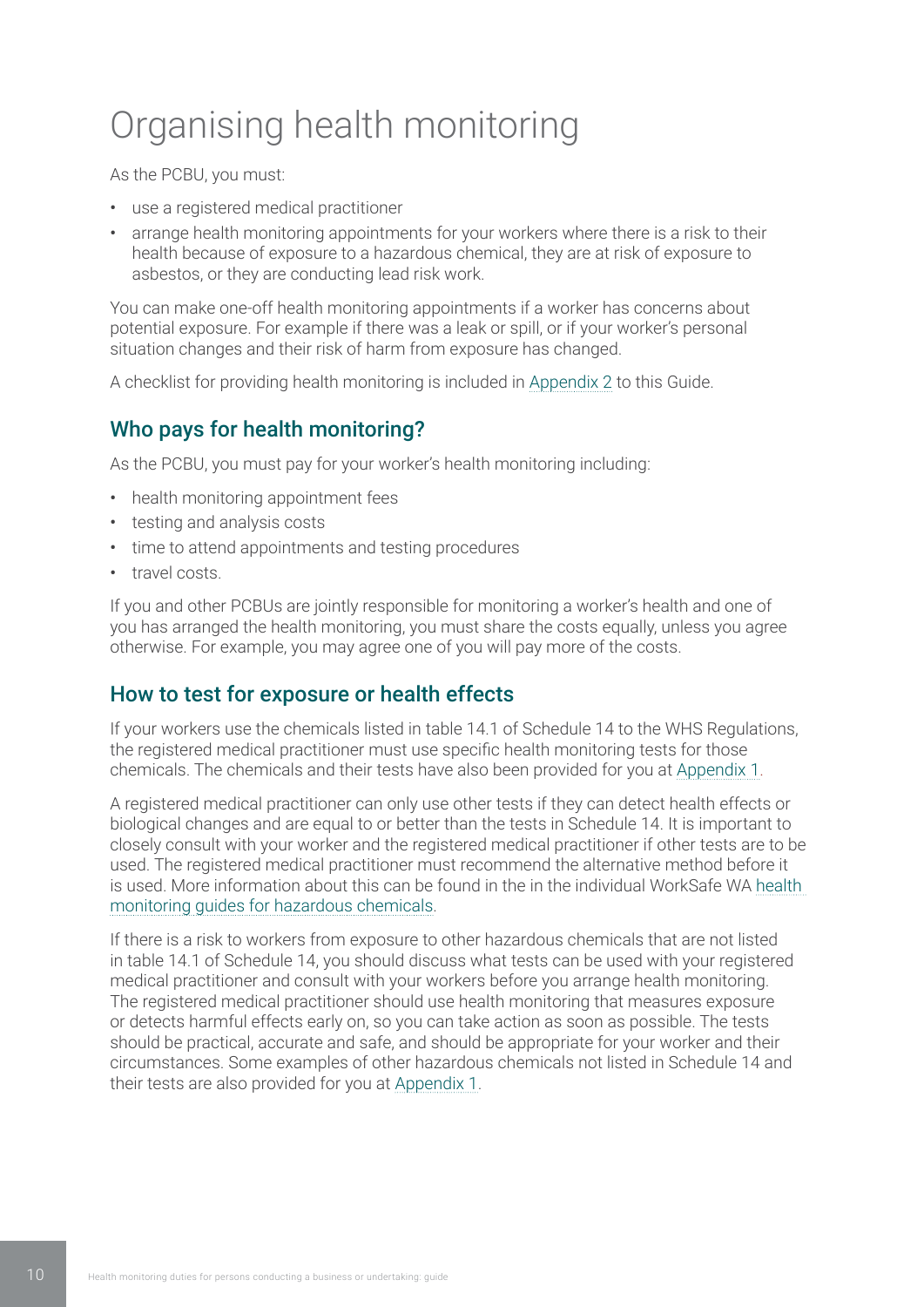### <span id="page-14-0"></span>*Table 1 Examples of health monitoring test methods*

| Situation or type of chemical                                                                                     | <b>Test method</b>                                                                                                                                                                                                                                                                                                                         |  |
|-------------------------------------------------------------------------------------------------------------------|--------------------------------------------------------------------------------------------------------------------------------------------------------------------------------------------------------------------------------------------------------------------------------------------------------------------------------------------|--|
| <b>Biological exposure monitoring</b>                                                                             |                                                                                                                                                                                                                                                                                                                                            |  |
| Where exposure causes that<br>chemical or a metabolite to<br>appear in urine, blood or exhaled<br>air             | Assess exposure from routes like ingestion, inhalation<br>or absorption through the skin, by analysing urine, blood<br>or exhaled air for levels of the chemical or metabolite or<br>breakdown products. Suitable where there is a reference<br>value or standard for decision making, such as a<br>biological exposure standard or index. |  |
| <b>Biological effect monitoring</b>                                                                               |                                                                                                                                                                                                                                                                                                                                            |  |
| For a chemical that causes<br>respiratory irritation or reduced<br>respiratory function                           | A respiratory questionnaire or spirometry, or lung<br>function test, or both to assess the effects of inhaling a<br>chemical.                                                                                                                                                                                                              |  |
| For a chemical that causes<br>specific observable health<br>effects including skin or eye<br>irritation or a rash | Simple observation of your worker's eyes and skin by a<br>competent person, for example an occupational nurse, or<br>the registered medical practitioner may train your worker<br>to observe and report themselves.                                                                                                                        |  |

## Organising health monitoring appointments

You should make sure health monitoring has minimal impact on your worker and make sure activities like medical appointments are during your worker's normal work hours.

### When you should monitor health

The timing of health monitoring should be organised depending on the chemical being used, handled, generated or stored and the way a chemical is being used. This may include monitoring worker's health:

- before they start work
	- this is known as baseline monitoring
- if they are excessively exposed:
	- for example, after spills or loss of containment
- where your worker has concerns about exposure:
	- for example, where they notice relevant symptoms
- when your worker finishes working with the hazardous chemical.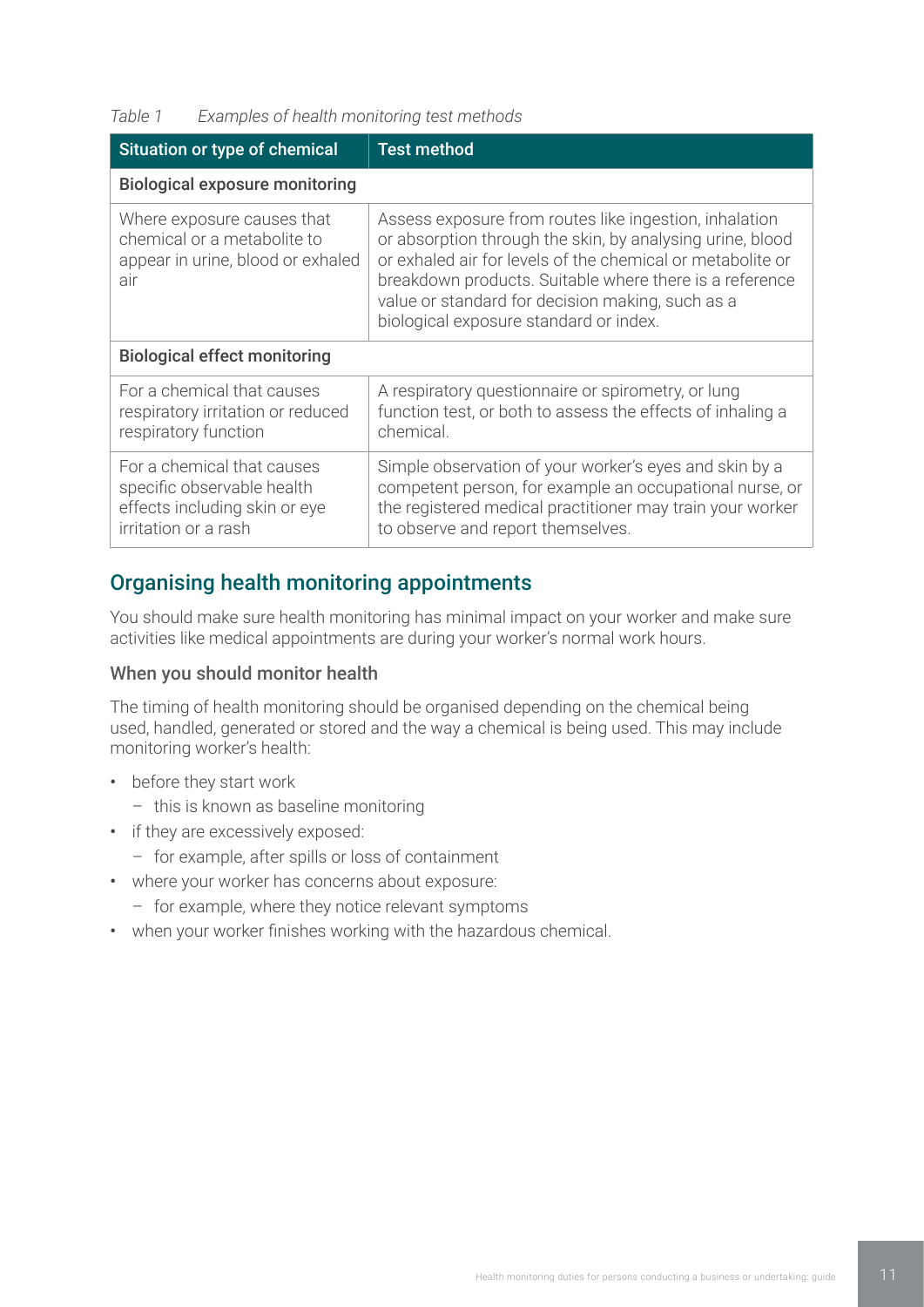### Health monitoring before starting work

Baseline monitoring is provided to workers before they start work with certain chemicals and varies for each chemical:

- sometimes it involves collecting workers' demographic data, previous work history and medical history, or
- it may be a physical examination, checking of respiratory function or skin checks and testing of urine, saliva, mucus, hair or blood.

### Health monitoring during work

The registered medical practitioner will include regular checks and tests in a worker's routine health monitoring program.

How often your worker's health is monitored will depend on the hazardous chemical they work with, how much they may be exposed and their work processes. It may also depend on:

- frequency of use
	- for example, daily, weekly or seasonal use of certain chemicals
- previous health monitoring, air monitoring or surface wipe testing results
- if workers report symptoms of exposure or signs of injury, illness or disease linked with their use of hazardous chemicals.

If your workers report symptoms this may indicate that your control measures may not be working effectively and you should review these and take remedial action.

You may also organise one-off health monitoring checks if there is a spill, leak or loss of containment at work.

### Health monitoring when work finishes

A final health monitoring appointment should be organised when your worker stops working with a hazardous chemical, for example when they finish employment or change their job role.

### Health monitoring for inorganic lead

There are extra health monitoring requirements for workers involved in lead risk work, under the WHS Regulations. These include:

- how often biological monitoring must be done
- when the amount of monitoring must increase
- when workers must be removed from lead risk work
- when a worker can return to lead risk work
- arranging a medical examination for your worker within seven days after they stop lead risk work.

If you have identified lead risk work, worker health must be monitored:

- before your worker first starts lead risk work
- one month after your worker first starts lead risk work.

If you identify work as lead risk work after a worker starts, their health must be monitored:

- as soon as you can after you have identified the lead risk
- one month after the first health monitoring.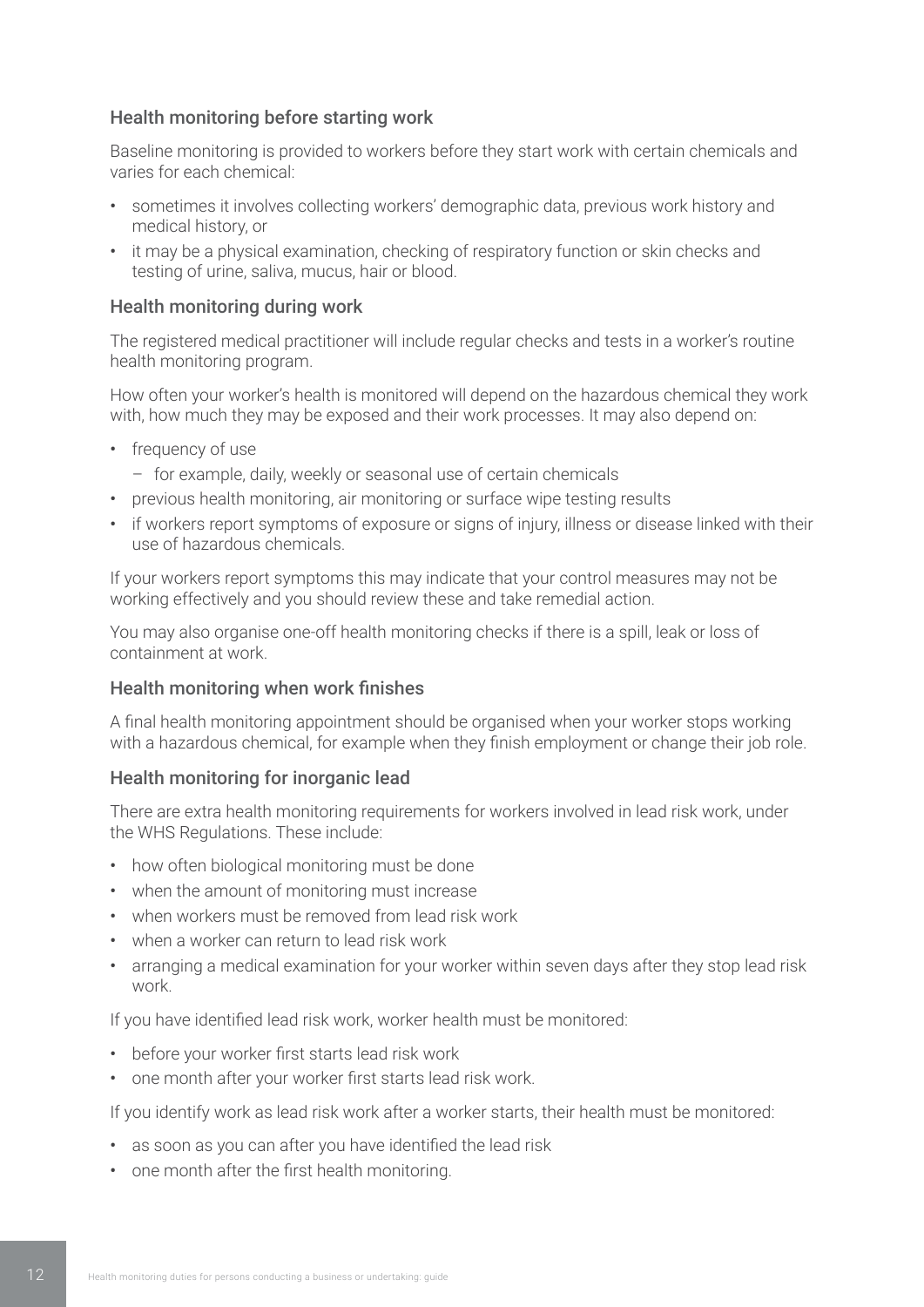Biological monitoring for lead involves monitoring blood lead levels. How often biological monitoring must be done is specified in regulation 407 of the WHS Regulations and is dependent on:

- blood lead levels detected at the last biological monitoring appointment
- if your worker's potential exposure changes, or
- any requirements set by the requiator about the frequency of monitoring.

The types of health monitoring required for lead include demographic, medical and occupational history, physical examination and biological monitoring.

#### Blood lead levels at the last health monitoring appointment

You must arrange biological monitoring for each worker who does lead risk work at the following times:

- for females not of reproductive capacity and males:
	- six months after the last biological monitoring of your worker if the last monitoring shows a blood lead level of less than 10 ug/dL (0.48 umol/L)
	- three months after the last biological monitoring of your worker if the last monitoring shows a blood lead level greater than or equal to 10 µg/dL (0.48 µmol/L) but less than 20 µg/dL (0.97 µmol/L), or
	- six weeks after the last biological monitoring of your worker if the last monitoring shows a blood lead level of greater than or equal to 20 µg/dL (0.97 µmol/L)
- for females of reproductive capacity:
	- three months after the last biological monitoring of your worker if the last monitoring shows a blood lead level of less than 5 µg/dL (0.24 µmol/L), or
	- six weeks after the last biological monitoring of your worker if the last monitoring shows a blood lead level of greater than 5 µg/dL (0.24 µmol/L) but less than 10 µg/dL (0.48 μmol/L) (blood lead levels higher than this requires your worker to be removed from lead risk work).

#### If exposure changes

You must increase how often biological monitoring is done if your worker does work that may expose them to more lead, or expose them for longer periods or expose them more often.

#### How often the WHS regulator recommends monitoring

The WHS regulator may decide to change how often you must do biological monitoring after considering:

- what the work is and how long and how often workers are exposed to lead
- how likely it is that your workers' blood lead levels will significantly increase.

If this happens, the WHS regulator must give you written notice within 14 days after making this determination. You must then arrange biological monitoring for workers as determined by the WHS regulator.

For more information, see Part 7.2 and Table 14.2 of Schedule 14 to the WHS Regulations or the section on inorganic lead in the [health monitoring guides for hazardous chemicals](https://www.commerce.wa.gov.au/worksafe/health-surveillance-information-guides-and-forms) or contact WorkSafe WA.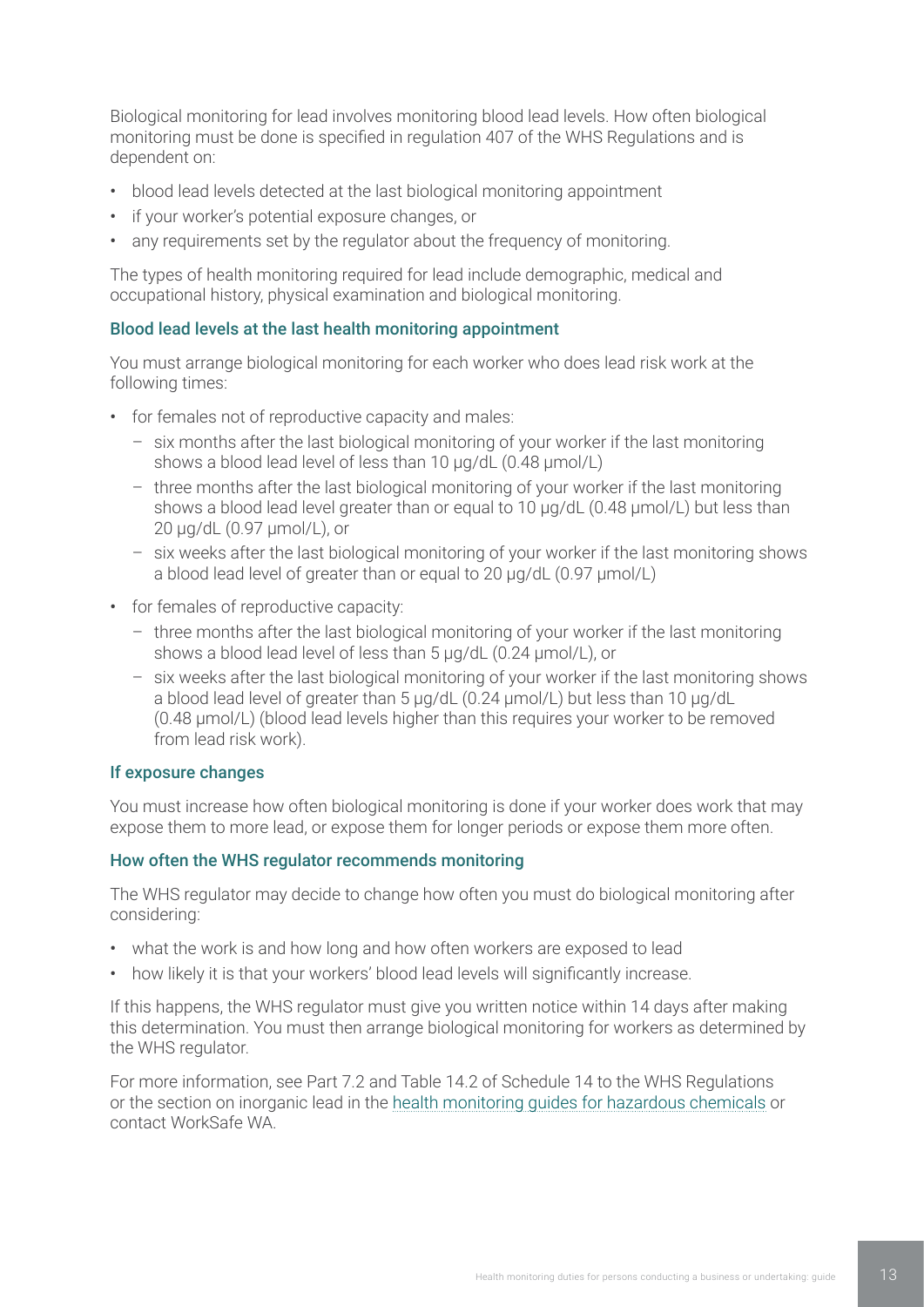## <span id="page-17-0"></span>Health monitoring for asbestos

There are specific health monitoring requirements for workers who work with asbestos.

You must monitor the health of a worker if they are at risk of asbestos exposure and carrying out:

- licensed asbestos removal work, or
- other on-going asbestos removal work or asbestos-related work.

Asbestos health monitoring includes a baseline medical assessment that records:

- your worker's demographic, medical and occupational history
- previous personal exposure
- a physical examination with emphasis on the respiratory system.

You will find more information about health monitoring for asbestos in Chapter 8 of the WHS Regulations and the *Code of practice: How to safely remove asbestos*.

# Health monitoring reports

The registered medical practitioner completes the health monitoring report and provides a copy to you as the PCBU. You must take all reasonable steps to get a copy from the registered medical practitioner as soon as practicable after the health monitoring.

The registered medical practitioner also has a duty to give a copy of the report to the regulator if the results (including the job role/task descriptors) are consistent with exposure to the hazardous chemical. This means that most health monitoring reports are sent to the regulator.

[Health monitoring notification forms](https://www.commerce.wa.gov.au/worksafe/health-surveillance-information-guides-and-forms) are available on the DMIRS website.

## Content of health monitoring report

The registered medical practitioner must put certain information in the health monitoring report. To ensure you are meeting your duties, you must check it contains:

- the name and date of birth of your worker
- the name, registration number and signature of the registered medical practitioner
- name and address of the business or undertaking
- the date(s) of health monitoring
- any advice that your worker may have contracted an injury, illness or disease as a result of carrying out work that requires health monitoring
- any recommendation that you take remedial measures including whether your worker can continue to do the type of work, and
- whether your worker requires medical counselling or specialty medical advice about the injury, illness or disease.
- for health monitoring for hazardous chemicals specifically:
	- test results that show whether or not your worker has been exposed to a hazardous chemical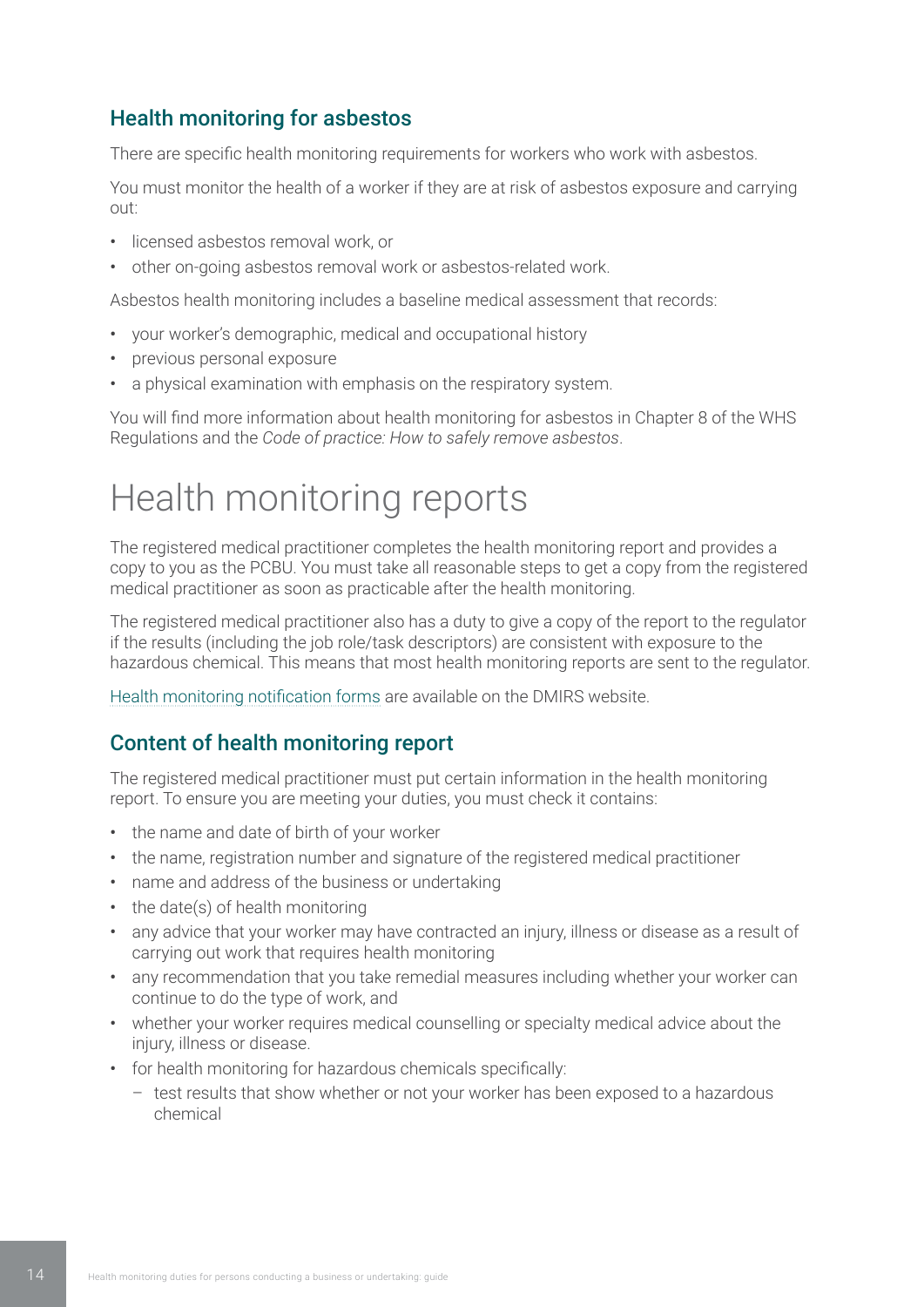- <span id="page-18-0"></span>• for health monitoring for lead specifically:
	- the results of biological monitoring that indicate blood lead levels in your worker's body
	- test results that show your worker has reached or exceeded the relevant blood lead level for your worker under regulation 415 of the WHS Regulations
	- the date of the blood sampling
	- details of the pathology service used
- the date of sampling if blood, urine or other samples are taken
- results of biological monitoring and other tests carried out.

Your copy should only report information about the health monitoring program. It should not report health information other than what you need to know to help monitor your worker's health. The report should not contain details of medical conditions provided to or diagnosed by the registered medical practitioner if these are not relevant to your worker's job. If your worker has a pre-existing medical condition that may worsen the health effects of exposure to the hazardous chemicals at your workplace, the registered medical practitioner should bring this to your attention so you can put in place effective control measures. However, the registered medical practitioner will only share the details of pre-existing medical conditions if the worker gives written permission to do so.

The registered medical practitioner should include a recommendation based on the results, for example biological exposure testing that shows early indication or diagnosis of injury, illness or disease related to the work that requires health monitoring, or other interpretation of X-ray, low dose CT, or spirometry readings that lead to recommending you review workplace controls. If they include detailed health information about your worker that is not required to be in the report, or information on your worker's pre-existing medical conditions without permission, you should return the report marked as confidential to the registered medical practitioner, informing them of the error.

## Actioning a health monitoring report

Once the registered medical practitioner gives you the health monitoring report, you should consider the results, recommendations and advice provided.

As soon as practicable, you must provide a copy of the report to:

- your worker
- all other PCBUs who have a duty to provide health monitoring for your worker

The registered medical practitioner will provide recommendations in the health monitoring report about the health monitoring program for your worker that could include:

- whether it is a final health monitoring report
- details for a repeat appointment, for example:
	- a follow up assessment to confirm results
	- the next routine health monitoring appointment
- any counselling required
- an extra medical examination
- that your worker has been referred to a medical specialist.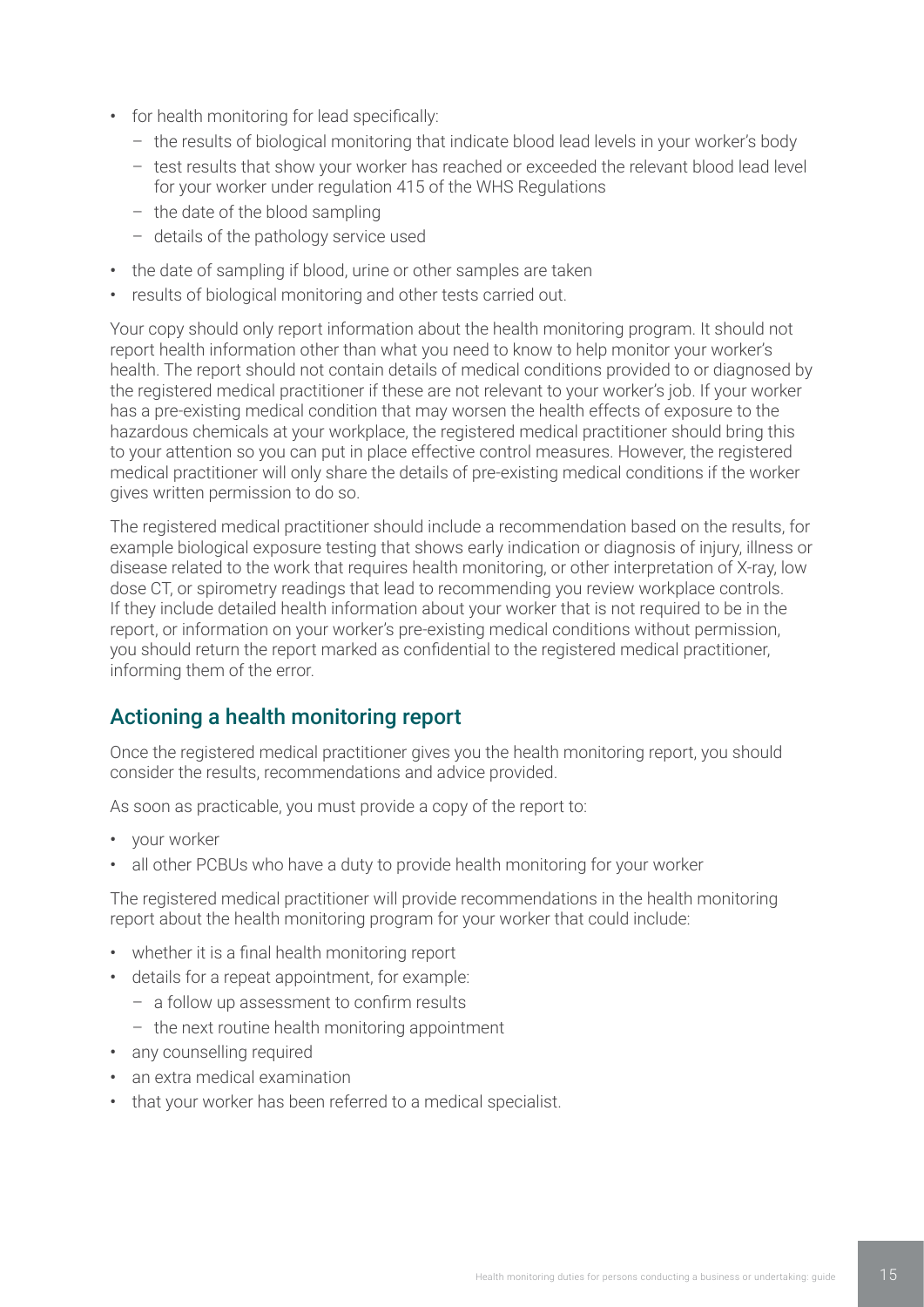The registered medical practitioner will also provide specific recommendations to you based on your worker's health monitoring results that may include:

- your worker is fit for work with the hazardous chemical
- your worker is fit to resume work with the hazardous chemical
- biological monitoring results show unacceptably high exposure levels
- if you should review workplace control measures
- that your worker should be removed from work with the hazardous chemical.

#### Recommendations about a health monitoring program

You must consult with your worker and explain any recommended remedial measures you must take, for example removing them from work where they have been exposed. You should also consult your worker if you need to further monitor their health. Only your worker and the registered medical practitioner should discuss treatment.

#### Recommendations a doctor may give you

#### Removal of your worker from work with a hazardous chemical

If the registered medical practitioner recommends that you remove your worker from work, you should remove them from work with the hazardous chemical that triggered the need for health monitoring. For example, you should give your worker other work or another location where they will not be exposed to the hazardous chemical. You should do this after consulting with your worker and the registered medical practitioner and ensure that your worker is not returned to work with the hazardous chemical until cleared to do so by the registered medical practitioner.

You should continue to provide workers who have been removed from work or transferred to other work with information about their health monitoring.

#### Lead

The registered medical practitioner will make recommendations in the health monitoring report if you should remove a worker from lead risk work.

You must remove a worker from lead risk work if recommended by the registered medical practitioner if:

- the biological monitoring of your worker shows your worker's blood lead level is at or more than the blood lead removal level for that person:
	- $-$  for females not of reproductive capacity and males  $-$  30 µg/dL (1.45 µmol/L)
	- for females of reproductive capacity 10  $\mu$ g/dL (0.48  $\mu$ mol/L)

or

• there is an indication a risk control measure has failed and, as a result, your worker's blood lead level is likely to reach the relevant level for removal, as per the levels noted above.

A registered medical practitioner may also recommend you remove the worker from lead risk work if their blood lead level is still below the mandatory level but there is an indication your worker has health effects from exposure. If this recommendation is made you should remove your worker from lead risk work.

You must notify the WHS regulator as soon as possible if you remove a worker from carrying out lead risk work. You must arrange for your worker to be medically examined by a registered medical practitioner within seven days after the day your worker is removed.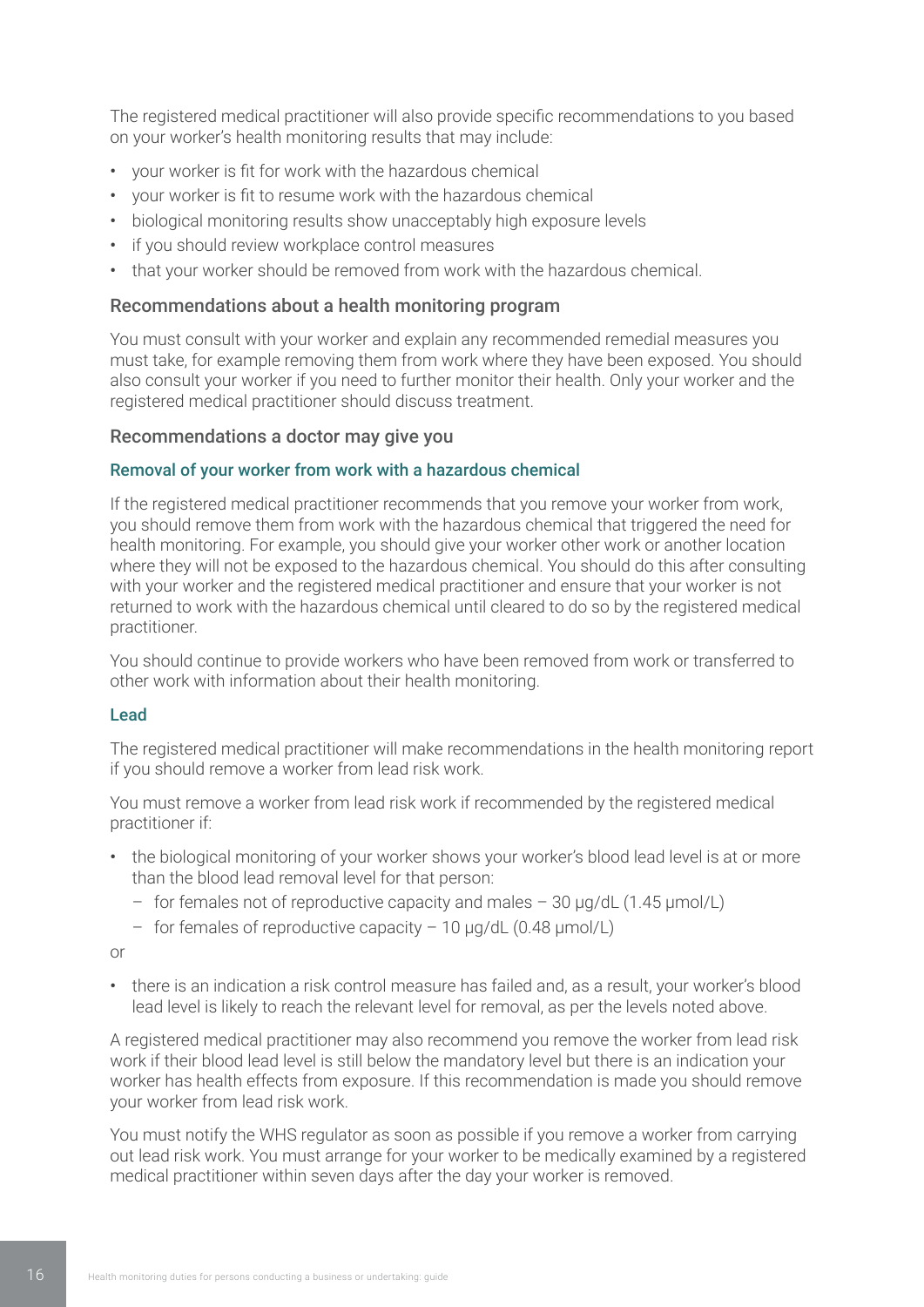If you expect your worker to return to carrying out lead risk work, you must monitor their health as often as the registered medical practitioner recommends. This will determine whether your worker's blood lead level is low enough for your worker to return to carrying out lead risk work.

You must ensure your worker does not return to carrying out lead risk work until:

- your worker's blood lead level is less than:
	- $-$  for females not of reproductive capacity and males  $-$  20  $\mu$ g/dL (0.97  $\mu$ mol/L)
	- for females of reproductive capacity  $5 \mu q/dL (0.24 \mu m o/L)$
	- and
- the registered medical practitioner is satisfied your worker is fit to return to carrying out lead risk work.

#### Review control measures in the workplace

You should, and in some cases must review, and revise if necessary, the control measures in the workplace. The registered medical practitioner will make this recommendation:

- if test results show your worker has been exposed and has elevated levels of metabolites or break-down products, of a hazardous chemical in their body
- in the case of lead, if test results show your worker has reached or exceeded the relevant blood lead removal level, or if they have otherwise been removed from carrying out lead risk work, or
- if test results show your worker may have contracted a disease, injury or illness as a result of working with the chemical that triggered health monitoring.

The registered medical practitioner may also recommend you take other actions including if your worker can continue to work with hazardous chemicals.

You should examine your work practices and procedures to see if tasks are being done correctly and if controls are not effective or being bypassed. If necessary, you should review and revise worker training programs.

You must regularly review and revise the control measures you have in place for hazardous chemicals. You will find more information on review of control measures in *Code of Practice: Managing risks of hazardous chemicals in the workplace*.

#### Provide a copy of the health monitoring report to the WHS regulator

The registered medical practitioner must provide a copy of the health monitoring report to the regulator. You must provide a copy to the worker.

#### Role of the regulator

The regulator may assign an inspector to conduct an inspection or make enquiries if there are concerns about worker exposure to hazardous chemicals. The regulator may also assign an inspector to conduct a proactive inspection of any workplace to check work health and safety compliance.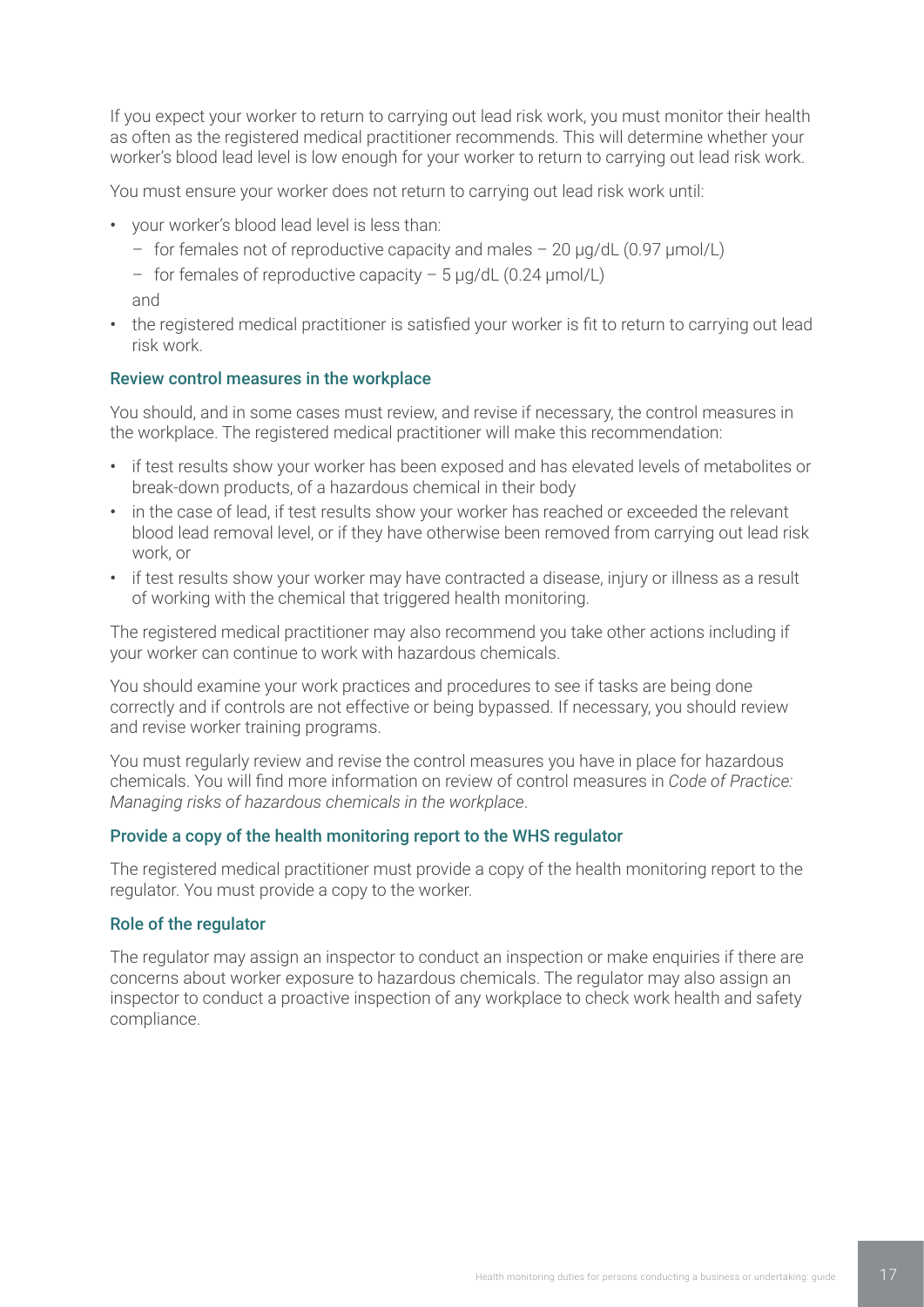# <span id="page-21-0"></span>Record keeping for health monitoring reports

You must identify workers' health monitoring reports as a record for that worker. You must store these records confidentially and keep them separate from other information; for example, records of non-health monitoring examinations.

## **Confidentiality**

You must keep health monitoring reports as confidential records and must not disclose them to another person without your worker's written consent, except where you must provide the records under a law. For example, the WHS Regulations require disclosure to any of the following:

- the WHS regulator
- another PCBU who has a duty to monitor the health of your worker
- a person who must keep the record confidential under a duty of professional confidentiality, for example another doctor.

You must keep health monitoring reports separate from normal workers' records like payroll or human resources data, to prevent unauthorised people from seeing them.

To ensure you meet your confidentiality obligations, you must not use the health monitoring report for any purpose other than monitoring the health of your worker. Similarly, you must not use blood or tissue samples, X-rays, questionnaires or other materials taken for health monitoring for any other purpose.

## How long must you keep the record?

You must keep workers' health monitoring records for hazardous chemicals and lead for at least 30 years after the record is made, even if the worker no longer works at your workplace.

You must keep asbestos health monitoring records for at least 40 years, even if the worker no longer works at your workplace, due to the long period of time it can take for asbestos-related disorders to develop.

## Further information

You will find further information on health monitoring requirements including information on individual scheduled chemicals, on the [DMIRS](https://www.dmirs.wa.gov.au/) website.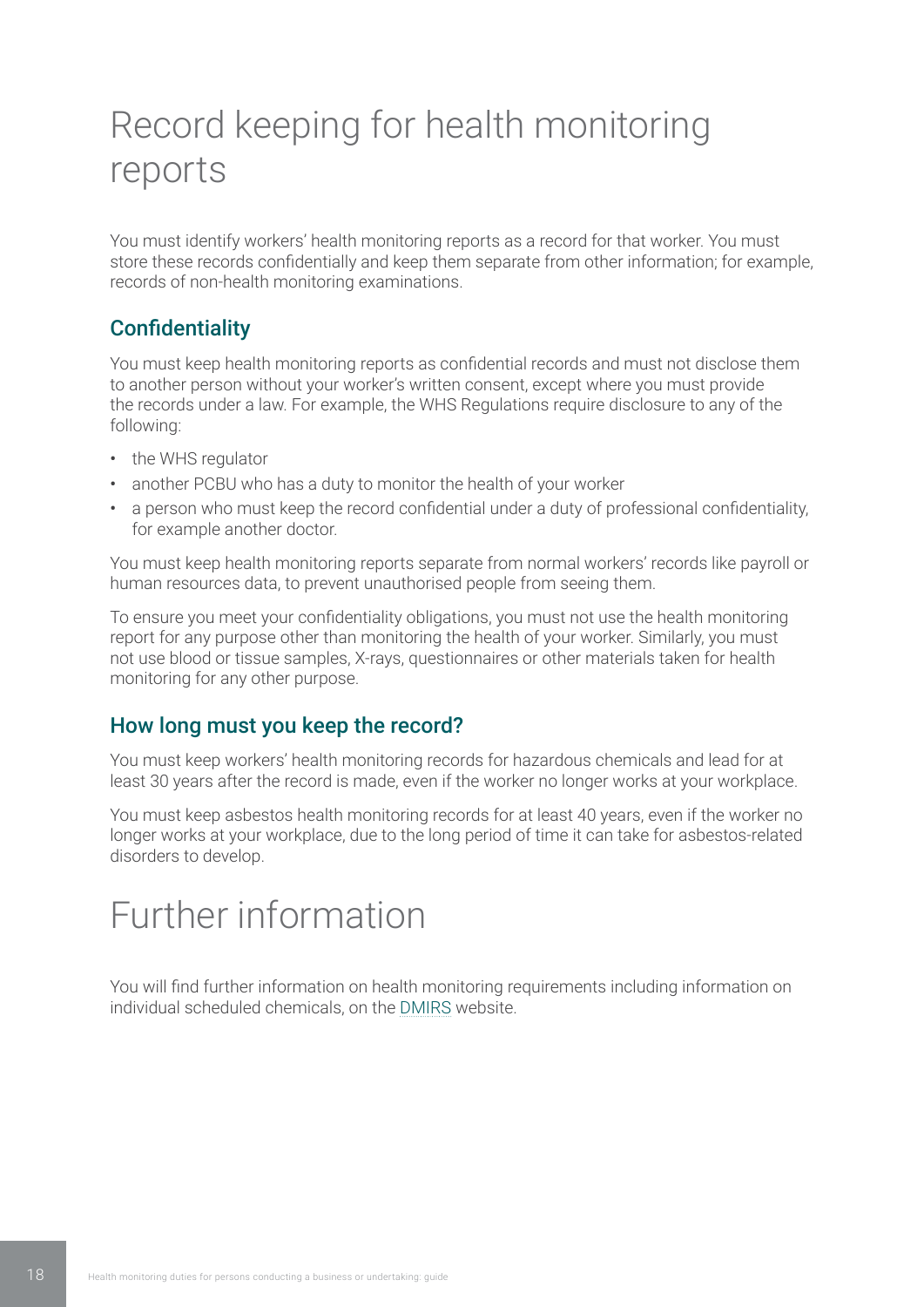# <span id="page-22-0"></span>Appendix 1 Health monitoring for hazardous chemicals

## Hazardous chemicals requiring health monitoring

The information in this appendix is taken from regulation 436 (asbestos) and Schedule 14 to the WHS Regulations.

| <b>Hazardous chemical</b> | <b>Type of health monitoring</b>                                                                                                                                                                                                                                                                                                                                                                                                                                                                                          |  |
|---------------------------|---------------------------------------------------------------------------------------------------------------------------------------------------------------------------------------------------------------------------------------------------------------------------------------------------------------------------------------------------------------------------------------------------------------------------------------------------------------------------------------------------------------------------|--|
| Acrylonitrile             | demographic, medical and occupational history<br>$\bullet$<br>records of personal exposure<br>$\bullet$<br>physical examination<br>$\bullet$                                                                                                                                                                                                                                                                                                                                                                              |  |
| Arsenic (inorganic)       | demographic, medical and occupational history<br>$\bullet$<br>records of personal exposure<br>$\bullet$<br>physical examination with emphasis on the peripheral<br>nervous system and skin<br>urinary inorganic arsenic<br>$\bullet$                                                                                                                                                                                                                                                                                      |  |
| Asbestos                  | demographic, medical and occupational history<br>$\bullet$<br>records of personal exposure<br>$\bullet$<br>physical examination                                                                                                                                                                                                                                                                                                                                                                                           |  |
| Benzene                   | demographic, medical and occupational history<br>$\bullet$<br>records of personal exposure<br>$\bullet$<br>physical examination<br>$\bullet$<br>baseline blood sample for haematological profile<br>$\bullet$                                                                                                                                                                                                                                                                                                             |  |
| Cadmium                   | demographic, medical and occupational history<br>$\bullet$<br>records of personal exposure<br>$\bullet$<br>physical examination with emphasis on the<br>$\bullet$<br>respiratory system<br>standard respiratory questionnaire to be completed<br>$\bullet$<br>standard respiratory function tests including, for<br>$\bullet$<br>example, FEV1, FVC and FEV1/FVC<br>urinary cadmium and ß2-microglobulin<br>$\bullet$<br>health advice including counselling on the effect of<br>$\bullet$<br>smoking on cadmium exposure |  |
| Chromium (inorganic)      | demographic, medical and occupational history<br>$\bullet$<br>physical examination with emphasis on the<br>$\bullet$<br>respiratory system and skin<br>weekly skin inspection of hands and forearms by a<br>competent person                                                                                                                                                                                                                                                                                              |  |

*Table 2 Hazardous chemicals requiring health monitoring under the WHS Regulations*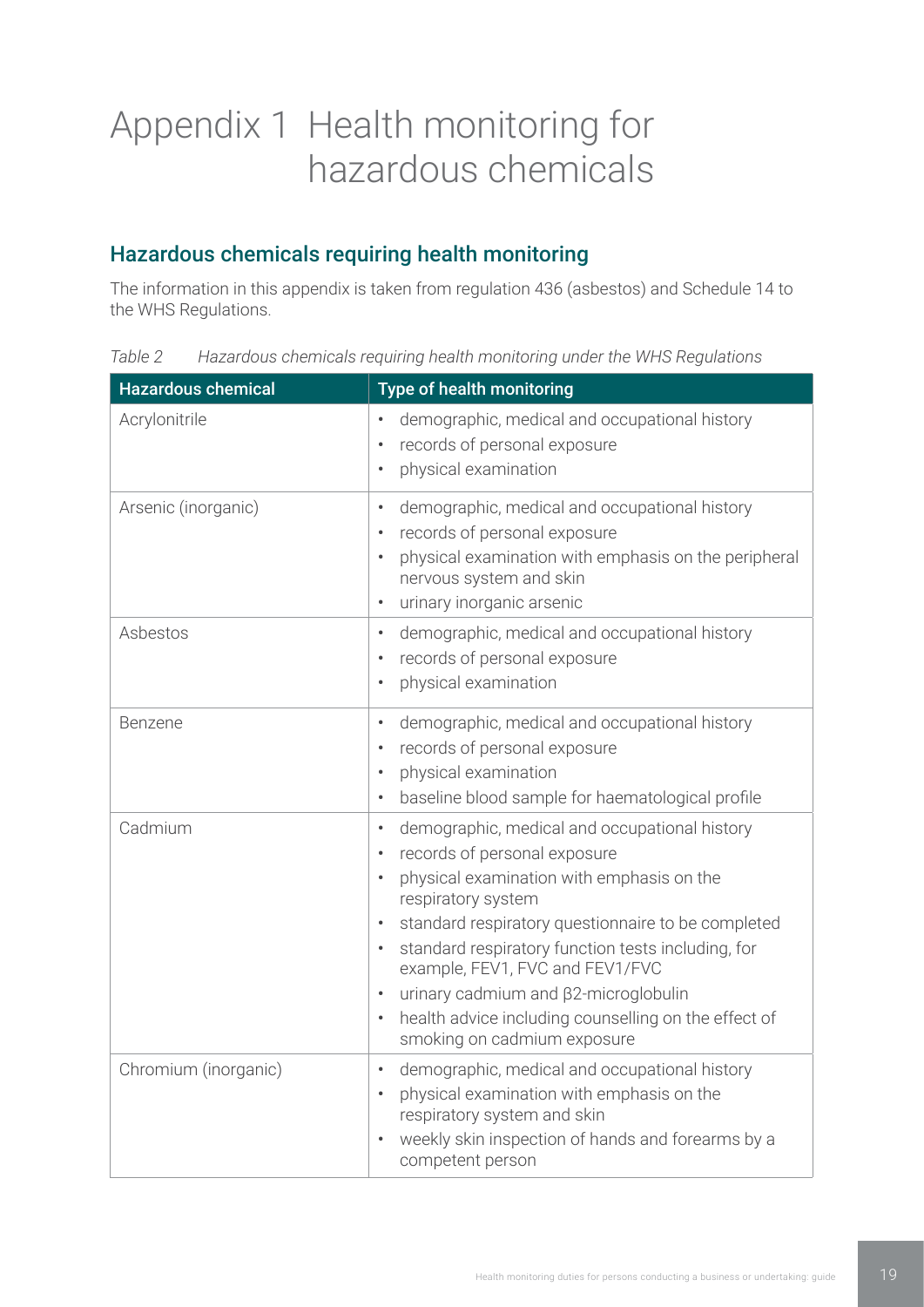| <b>Hazardous chemical</b>                      | Type of health monitoring                                                                                                                                                                                                                                                                                                                                                                               |  |
|------------------------------------------------|---------------------------------------------------------------------------------------------------------------------------------------------------------------------------------------------------------------------------------------------------------------------------------------------------------------------------------------------------------------------------------------------------------|--|
| Creosote                                       | demographic, medical and occupational history<br>$\bullet$<br>health advice including recognising photosensitivity<br>$\bullet$<br>and skin changes<br>physical examination with emphasis on the<br>neurological system and skin, noting abnormal lesions<br>and evidence of skin sensitisation<br>records of personal exposure including                                                               |  |
|                                                | photosensitivity                                                                                                                                                                                                                                                                                                                                                                                        |  |
| Isocyanates                                    | demographic, medical and occupational history<br>$\bullet$<br>completing a standardised respiratory questionnaire<br>$\bullet$<br>physical examination of the respiratory system and<br>$\bullet$<br>skin<br>standardised respiratory function tests, FEV1, FVC<br>and FEV1/FVC                                                                                                                         |  |
| Lead (inorganic)                               | demographic, medical and occupational history<br>$\bullet$<br>physical examination<br>$\bullet$<br>biological monitoring (blood lead level)<br>$\bullet$                                                                                                                                                                                                                                                |  |
| Mercury (inorganic)                            | demographic, medical and occupational history<br>٠<br>physical examination with emphasis on<br>dermatological, gastrointestinal, neurological and<br>renal systems<br>urinary inorganic mercury<br>٠                                                                                                                                                                                                    |  |
| 4,4'-Methylene bis(2-<br>chloroaniline) (MOCA) | demographic, medical and occupational history<br>$\bullet$<br>physical examination<br>$\bullet$<br>urinary total MOCA<br>$\bullet$<br>dipstick analysis of urine for haematuria<br>urine cytology                                                                                                                                                                                                       |  |
| Organophosphate pesticides                     | demographic, medical and occupational history<br>$\bullet$<br>including pattern of use<br>physical examination<br>$\bullet$<br>baseline estimation of red cell and plasma<br>cholinesterase activity levels by the Ellman or<br>equivalent method<br>estimating red cell and plasma cholinesterase<br>activity towards the end of the working day on which<br>organophosphate pesticides have been used |  |
| Pentachlorophenol (PCP)                        | demographic, medical and occupational history<br>$\bullet$<br>records of personal exposure<br>$\bullet$<br>physical examination with emphasis on the skin,<br>noting abnormal lesions or effects of irritancy<br>urinary total pentachlorophenol<br>$\bullet$<br>dipstick urinalysis for haematuria and proteinuria                                                                                     |  |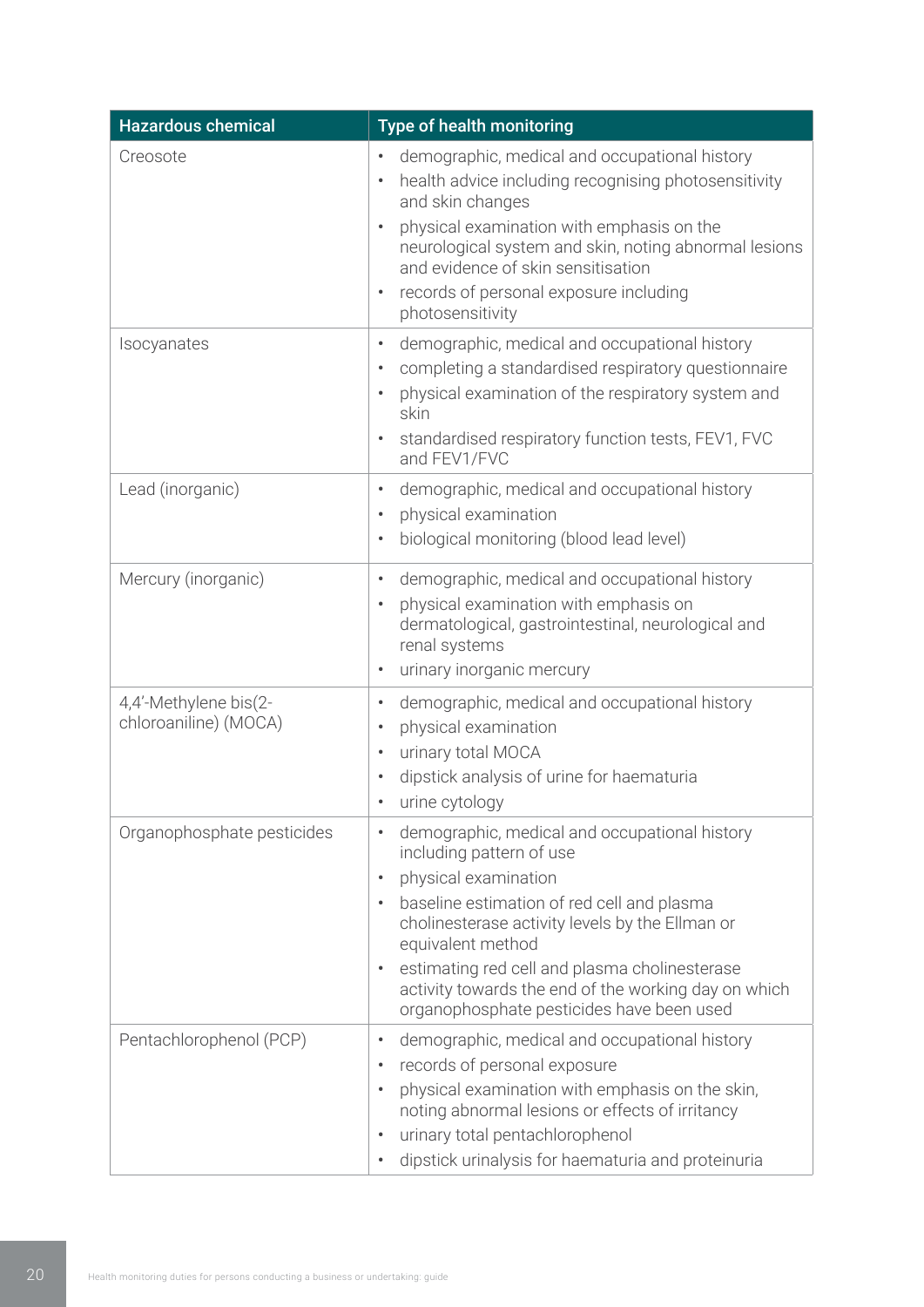| <b>Hazardous chemical</b>                 | <b>Type of health monitoring</b>                                                                                                                                                                                                                                                                                                                                                                                                                                                                                                                                                                                                                                                                                                                               |
|-------------------------------------------|----------------------------------------------------------------------------------------------------------------------------------------------------------------------------------------------------------------------------------------------------------------------------------------------------------------------------------------------------------------------------------------------------------------------------------------------------------------------------------------------------------------------------------------------------------------------------------------------------------------------------------------------------------------------------------------------------------------------------------------------------------------|
| Polycyclic aromatic<br>hydrocarbons (PAH) | demographic, medical and occupational history<br>$\bullet$<br>physical examination<br>$\bullet$<br>records of personal exposure including<br>photosensitivity<br>health advice including recognising photosensitivity<br>and skin changes                                                                                                                                                                                                                                                                                                                                                                                                                                                                                                                      |
| Silica, crystalline                       | demographic, medical and occupational history<br>$\bullet$<br>records of personal exposure<br>$\bullet$<br>standardised respiratory questionnaire to be<br>$\bullet$<br>completed<br>standardised respiratory function test, for example,<br>FEV1, FVC and FEV1/FVC<br>low dose CT Chest:<br>$\bullet$<br>- low dose high resolution computed tomography<br>of the chest at less than 1 millisievert (mSv)<br>equivalent dose for the entire study. The study<br>must image the whole of each lung on inspiration<br>at 1.5 mm slice thickness or less, without an<br>interslice gap, and must include expiratory imaging.<br>The images must be of adequate quality to detect<br>subtle abnormalities, including ground glass<br>opacities and small nodules. |
| Thallium                                  | demographic, medical and occupational history<br>$\bullet$<br>physical examination<br>$\bullet$<br>urinary thallium<br>$\bullet$                                                                                                                                                                                                                                                                                                                                                                                                                                                                                                                                                                                                                               |
| Vinyl chloride                            | demographic, medical and occupational history<br>$\bullet$<br>physical examination<br>$\bullet$<br>records of personal exposure<br>$\bullet$                                                                                                                                                                                                                                                                                                                                                                                                                                                                                                                                                                                                                   |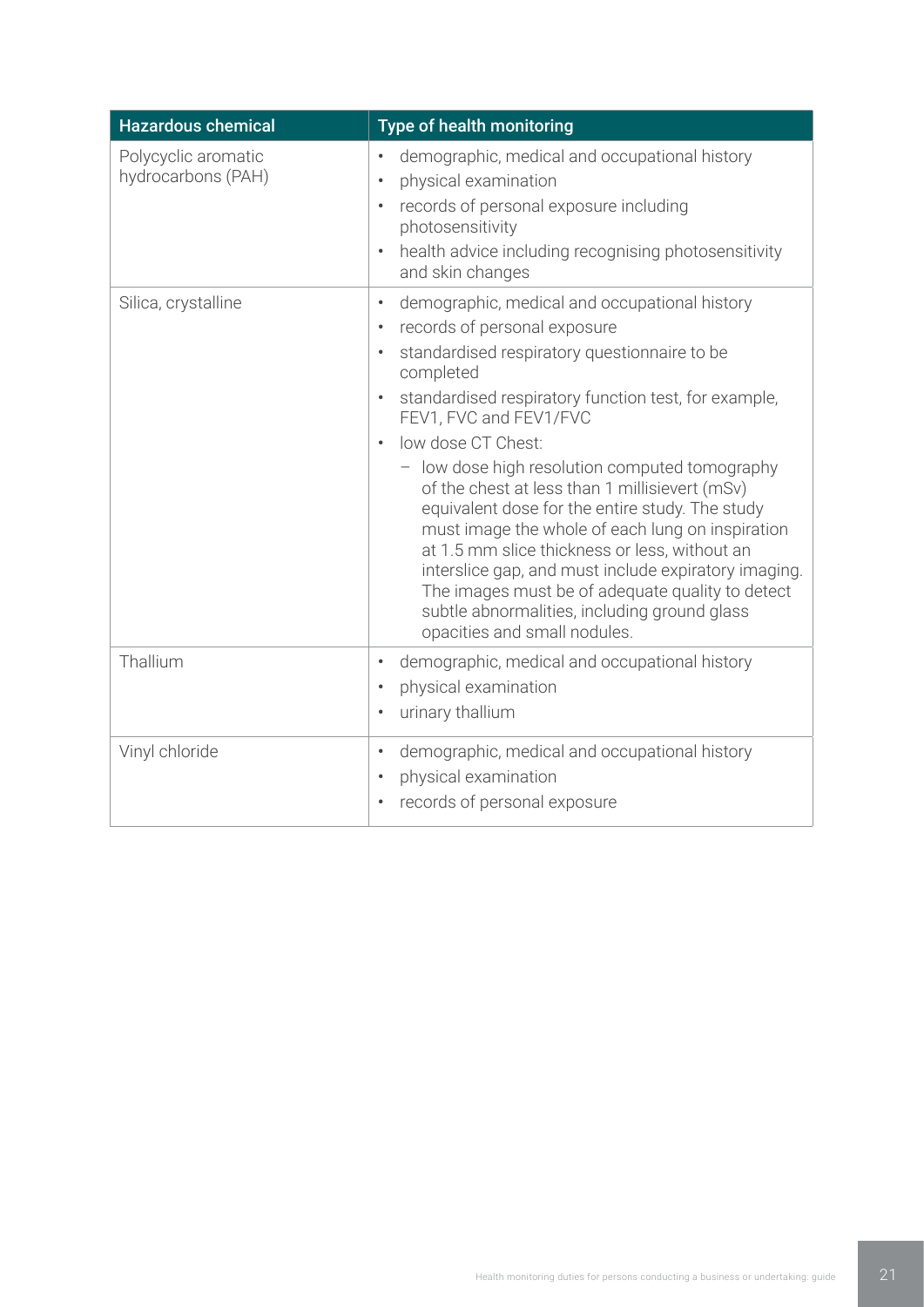## Examples of chemicals to consider for health monitoring

You may wish to consider the following examples of hazardous chemicals and their testing methods, which are not listed in Schedule 14 to the WHS Regulations, when implementing a health monitoring program for your workers.

| <b>Hazardous chemical</b>              | <b>Type of health monitoring</b>                                                                                                                                                                              |
|----------------------------------------|---------------------------------------------------------------------------------------------------------------------------------------------------------------------------------------------------------------|
| Antimony                               | demographic, medical and occupational history<br>$\bullet$<br>records of personal exposure<br>$\bullet$<br>physical examination with emphasis on the<br>respiratory system and skin<br>urinary antimony level |
| Arsenic (inorganic)                    | Extra:<br>urinary inorganic arsenic by speciation (inorganic<br>arsenic plus methylated metabolites).                                                                                                         |
| <b>Benzene</b>                         | Extra:<br>urinary S-phenylmercapturic acid (s-PMA).                                                                                                                                                           |
| Beryllium                              | demographic, medical and occupational history<br>٠<br>records of personal exposure<br>physical examination with emphasis on respiratory<br>and dermatological systems<br>urinary beryllium level<br>$\bullet$ |
| Butanone (methyl ethyl ketone,<br>MEK) | demographic, medical and occupational history<br>$\bullet$<br>physical examination with emphasis on the central<br>$\bullet$<br>nervous system and skin<br>urinary MEK (2-butanone) level<br>$\bullet$        |
| Carbon disulfide                       | demographic, medical and occupational history<br>۰<br>physical examination with emphasis on the<br>$\bullet$<br>respiratory system and skin<br>urinary 2-thiothiazolidine-4-carboxylic acid level             |
| Chromium (inorganic)                   | Extra:<br>urinary chromium.                                                                                                                                                                                   |
| Cobalt                                 | demographic, medical and occupational history<br>$\bullet$<br>physical examination with emphasis on respiratory<br>$\bullet$<br>systems and skin<br>urinary cobalt level                                      |
| Creosote                               | Extra:<br>urinary 1-hydroxypyrene.                                                                                                                                                                            |

*Table 3 Some hazardous chemicals to consider for health monitoring*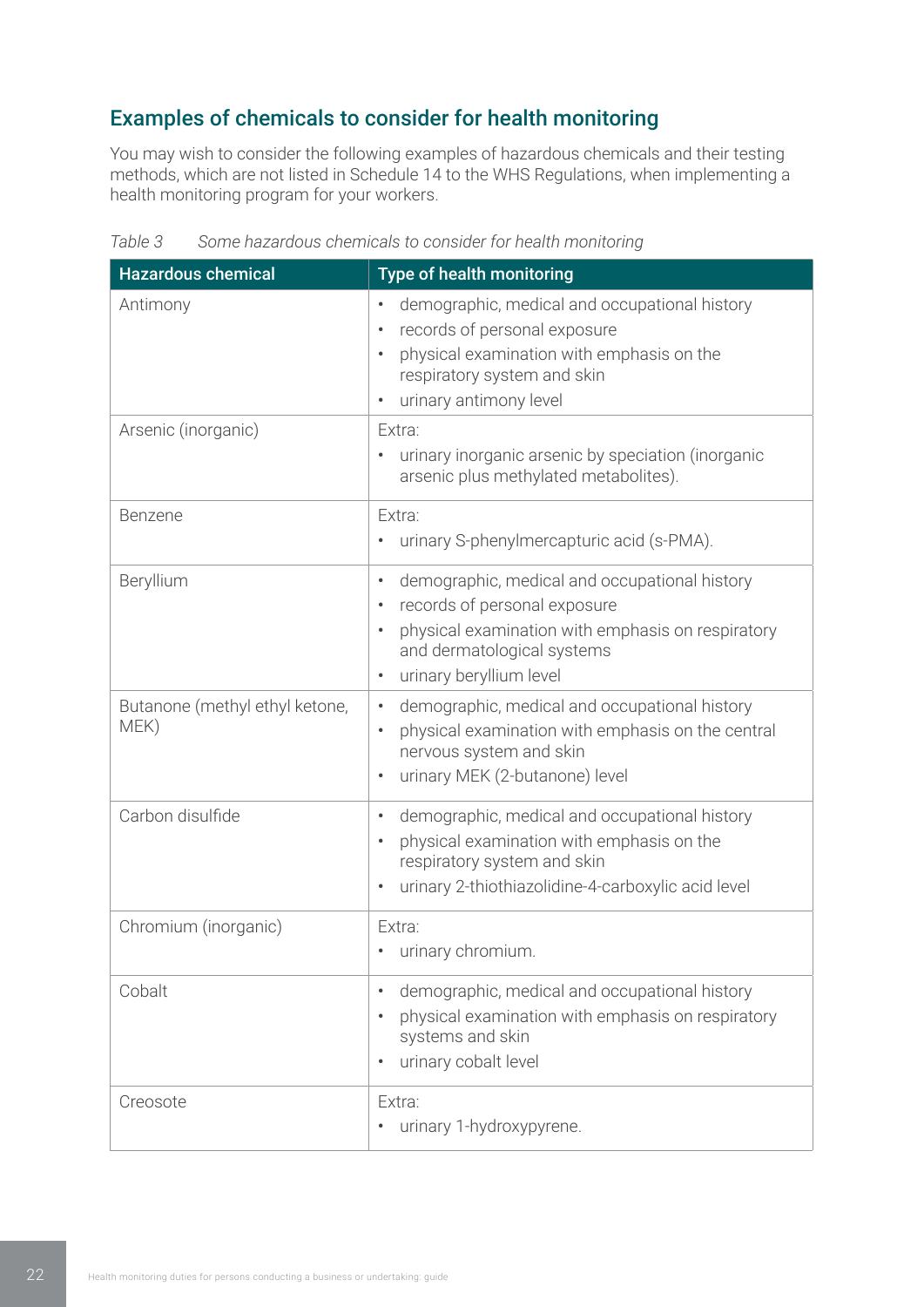| <b>Hazardous chemical</b>                                            | Type of health monitoring                                                                                                                                                                                                            |  |
|----------------------------------------------------------------------|--------------------------------------------------------------------------------------------------------------------------------------------------------------------------------------------------------------------------------------|--|
| Cyclophosphamide                                                     | demographic, medical and occupational history<br>$\bullet$<br>urinary cyclophosphamide level<br>٠                                                                                                                                    |  |
| Dichloromethane                                                      | collecting demographic, medical and occupational<br>$\bullet$<br>history<br>physical examination with emphasis on the central<br>nervous system<br>urinary dichloromethane<br>$\bullet$                                              |  |
| Ethyl benzene                                                        | demographic, medical and occupational history<br>$\bullet$<br>records of personal exposure<br>٠<br>physical examination<br>$\bullet$<br>baseline blood sample for haematological profile<br>urinary mandelic acid level<br>$\bullet$ |  |
| Fluorides (including soluble<br>fluorides and aluminium<br>fluoride) | demographic, medical and occupational history<br>٠<br>physical examination with emphasis on the<br>respiratory system<br>pre and post shift urinary fluoride level<br>$\bullet$                                                      |  |
| Isocyanates                                                          | Extra:<br>urinary isocyanate metabolites.<br>٠                                                                                                                                                                                       |  |
| 4-methylpentan-2-one (methyl<br>isobutyl ketone) MIBK                | demographic, medical and occupational history<br>$\bullet$<br>physical examination with emphasis on the<br>$\bullet$<br>respiratory system and skin<br>urinary MIBK level<br>$\bullet$                                               |  |
| Nickel                                                               | demographic, medical and occupational history<br>$\bullet$<br>physical examination with emphasis on<br>dermatological and respiratory systems<br>urinary nickel level<br>٠                                                           |  |
| Organophosphate pesticides                                           | Extra:<br>urinary organophosphate metabolites.                                                                                                                                                                                       |  |
| Polycyclic aromatic<br>hydrocarbons (PAH)                            | Extra:<br>urinary 1-hydroxypyrene                                                                                                                                                                                                    |  |
| Styrene                                                              | demographic, medical and occupational history<br>$\bullet$<br>records of personal exposure<br>٠<br>physical examination<br>baseline blood sample for haematological profile<br>$\bullet$<br>urinary mandelic acid<br>$\bullet$       |  |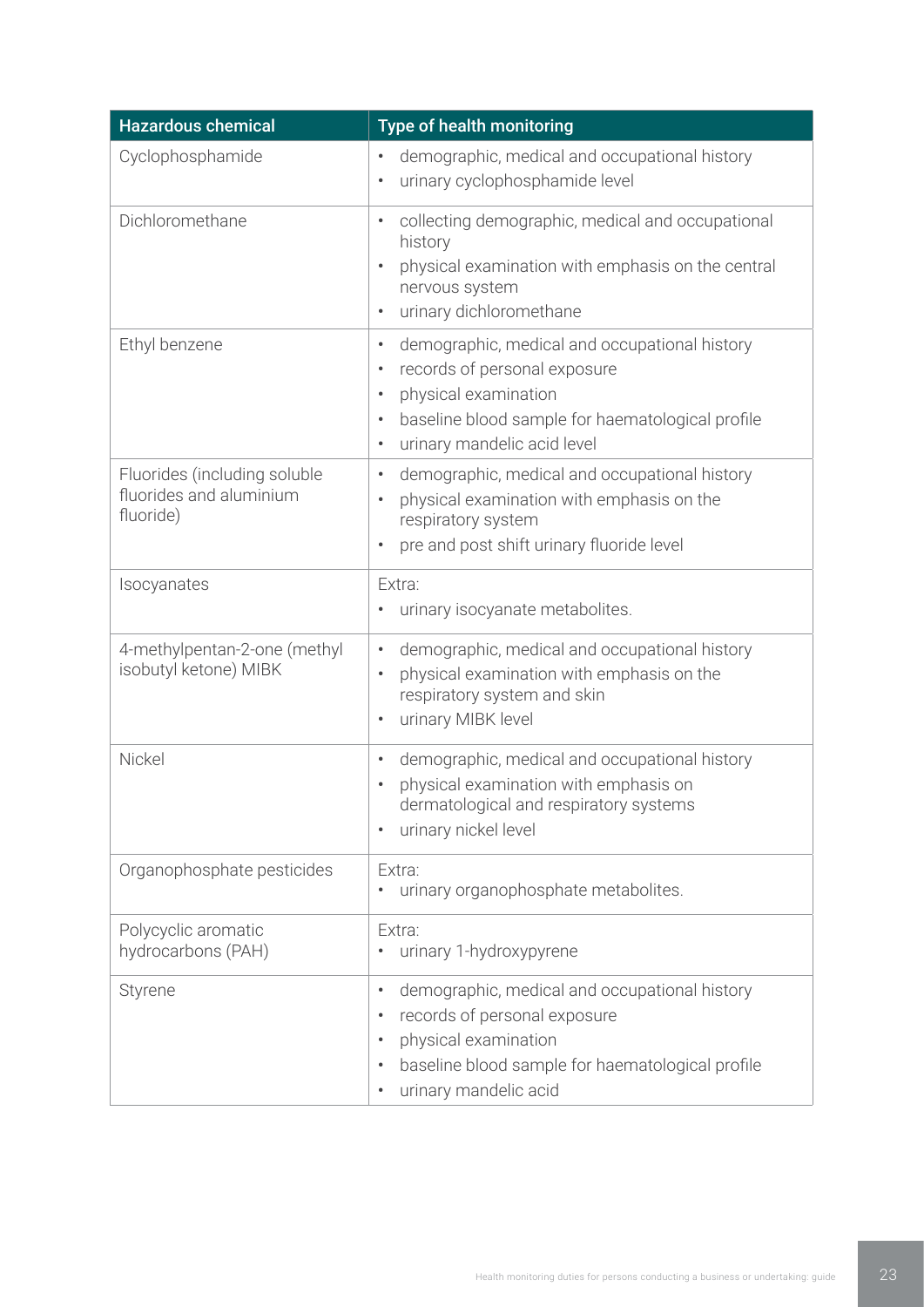| <b>Hazardous chemical</b>                  | Type of health monitoring                                                                                                                                                                                                                              |  |
|--------------------------------------------|--------------------------------------------------------------------------------------------------------------------------------------------------------------------------------------------------------------------------------------------------------|--|
| Tetrachloroethylene<br>(perchloroethylene) | demographic, medical and occupational history<br>$\bullet$<br>physical examination with emphasis on the central<br>$\bullet$<br>nervous, respiratory and reproductive systems and<br>skin<br>tetrachloroethylene blood level before shift<br>$\bullet$ |  |
| Toluene                                    | demographic, medical and occupational history<br>$\bullet$<br>records of personal exposure<br>$\bullet$<br>physical examination<br>$\bullet$<br>baseline blood sample for haematological profile<br>$\bullet$<br>urinary o-cresol<br>$\bullet$         |  |
| Trichloroethylene                          | demographic, medical and occupational history<br>$\bullet$<br>physical examination with emphasis on the central<br>$\bullet$<br>nervous system<br>urinary trichloroacetic acid or trichloroethane level<br>$\bullet$                                   |  |
| Vinyl chloride                             | Extra:<br>annual liver function tests (AST, ALT, GGT, ALP, and<br>bilirubin).                                                                                                                                                                          |  |
| Uranium                                    | demographic, medical and occupational history<br>$\bullet$<br>physical examination<br>$\bullet$<br>post shift urinary uranium level<br>urinary dipstick analysis for proteinuria<br>$\bullet$<br>urinary cytology<br>$\bullet$                         |  |
| Xylene                                     | demographic, medical and occupational history<br>$\bullet$<br>records of personal exposure<br>physical examination<br>$\bullet$<br>baseline blood sample for haematological profile<br>urinary methylhippuric acid<br>$\bullet$                        |  |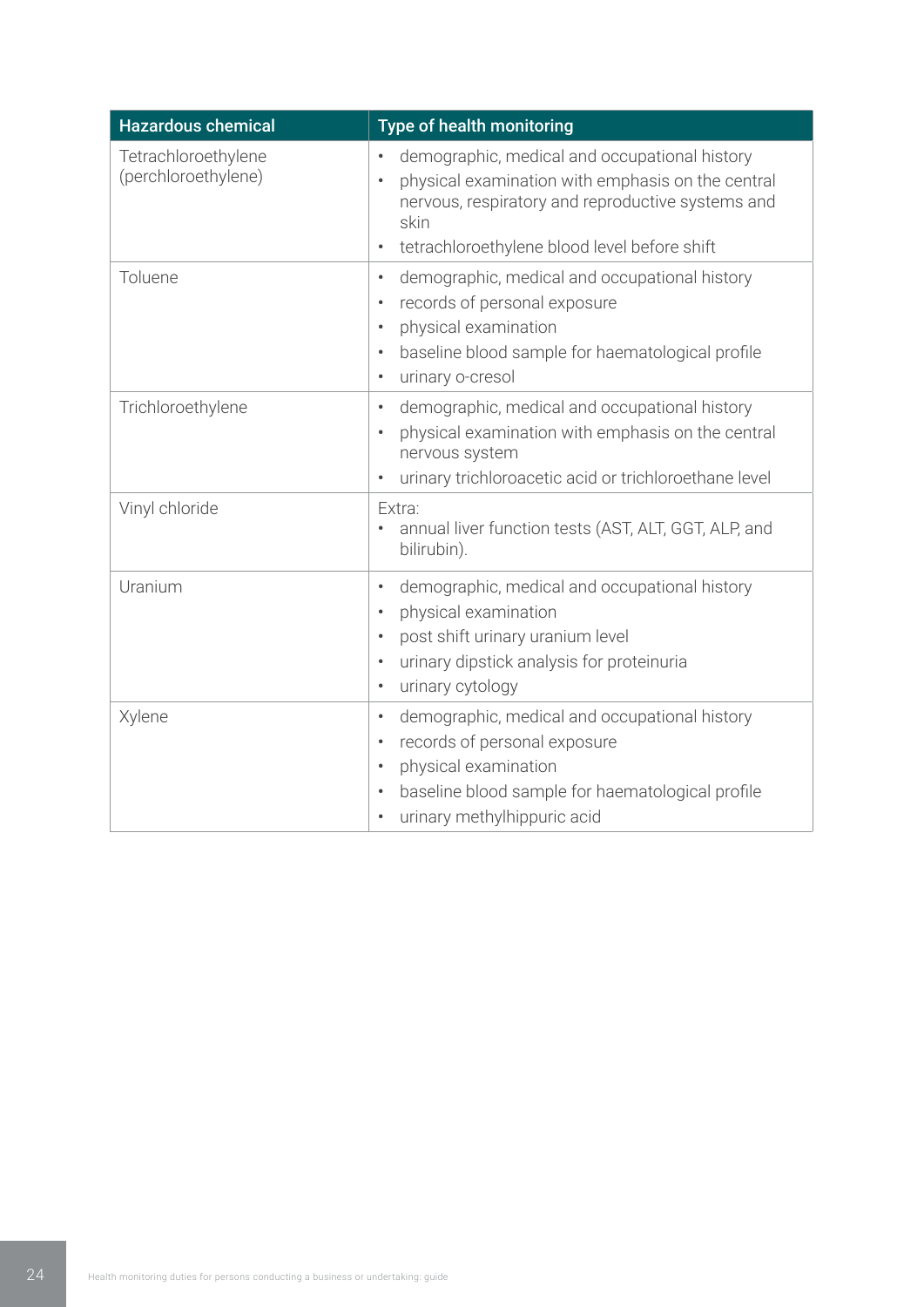# <span id="page-28-0"></span>Appendix 2 Checklist for providing health monitoring

*Table 4 Checklist for providing health monitoring*

| <b>Actions</b>                                                                                                                                                                                                                        |  |  |
|---------------------------------------------------------------------------------------------------------------------------------------------------------------------------------------------------------------------------------------|--|--|
| Inform your worker or potential worker of health monitoring requirements before your<br>worker carries out work with the hazardous chemical.                                                                                          |  |  |
| Engage a registered medical practitioner with experience in health monitoring to carry<br>out or supervise the health monitoring program.                                                                                             |  |  |
| Provide the registered medical practitioner with information about the work and the<br>work environment, hazardous chemicals your worker may be exposed to and control<br>measures as described in this guide.                        |  |  |
| In consultation with the registered medical practitioner, decide on the type and<br>frequency of health monitoring while considering the hazardous chemicals being used<br>and regulatory requirements in the WHS Regulations.        |  |  |
| Check in with the registered medical practitioner to ensure they have conducted<br>or supervised the health monitoring program and notified the regulator of results<br>consistent with exposure.                                     |  |  |
| Get a copy of section one of the health monitoring report and:<br>identify the record as a confidential record about your worker<br>keep the record at least 30 years after the record is made or 40 years for work with<br>asbestos. |  |  |
| Provide a copy of section one of the health monitoring report to:<br>your worker<br>other PCBUs who have a duty to provide health monitoring for your worker.                                                                         |  |  |
| Inform your worker about the outcomes of the health monitoring including who has a<br>copy.                                                                                                                                           |  |  |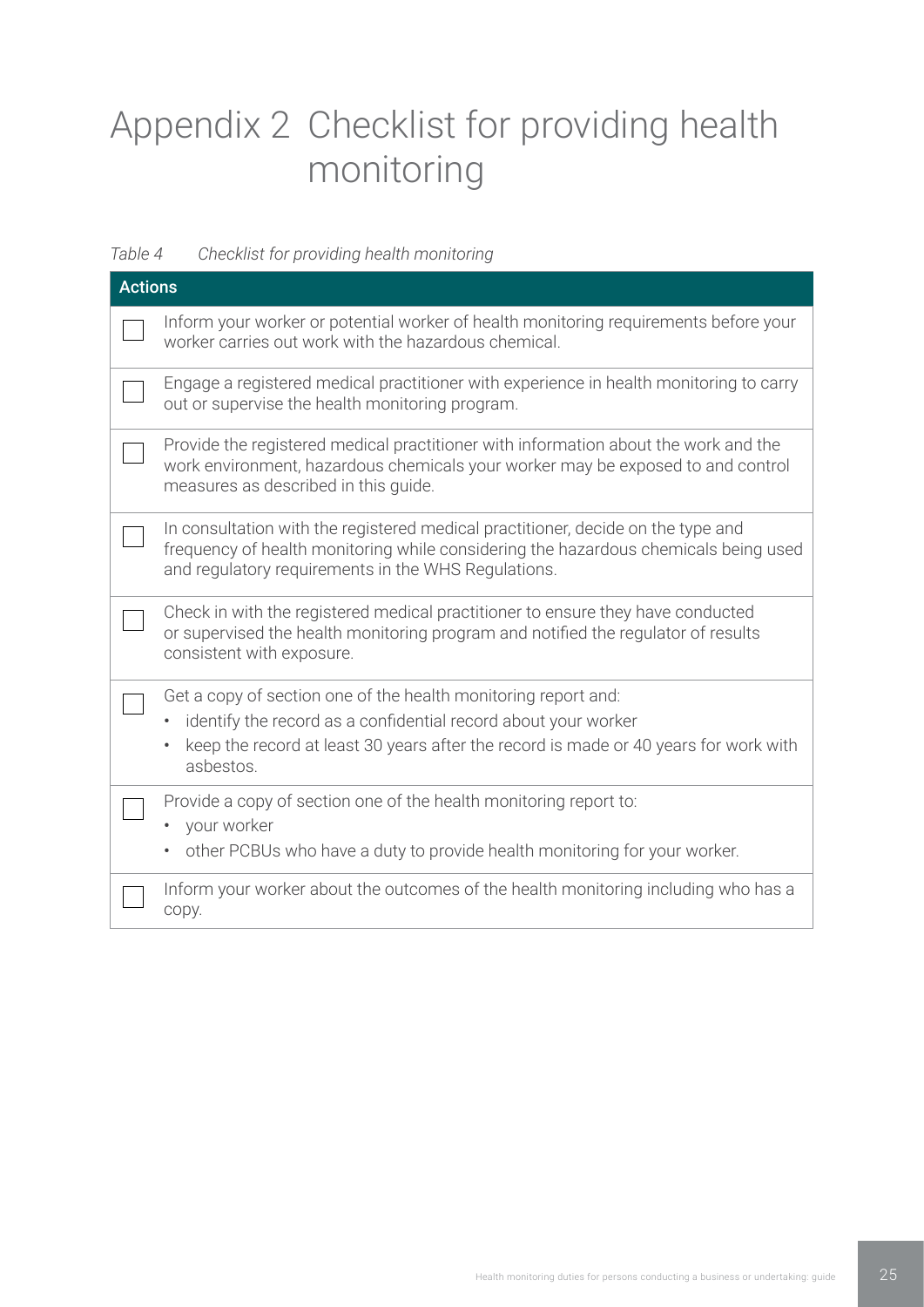| Take action where the health monitoring report has the following: |                                                                    |                                                                                                                                                                           |
|-------------------------------------------------------------------|--------------------------------------------------------------------|---------------------------------------------------------------------------------------------------------------------------------------------------------------------------|
|                                                                   | The worker is fit for work with the                                | No specific action.                                                                                                                                                       |
|                                                                   | hazardous chemical                                                 | The worker can start or continue with work<br>with the hazardous chemical.                                                                                                |
|                                                                   | The worker is fit to resume work with the<br>hazardous chemical    | If your worker had been removed from<br>work with a specific hazardous chemical,<br>your worker is now considered medically fit<br>to work with the hazardous chemical.   |
|                                                                   |                                                                    | The worker can resume work with the<br>hazardous chemical; however, it is<br>essential that exposure is adequately<br>controlled to prevent another exposure<br>incident. |
|                                                                   | Biological monitoring results show<br>unacceptable exposure levels | Review control measures. Consider<br>engaging an occupational hygienist in this<br>task.                                                                                  |
|                                                                   |                                                                    | For lead risk work, give a copy of the report<br>to the regulator and remove your worker<br>from lead risk work.                                                          |
|                                                                   | Review workplace control measures                                  | Review control measures. Consider<br>engaging an occupational hygienist in this<br>task.                                                                                  |
|                                                                   | Remove your worker from work with the<br>hazardous chemical        | Review control measures. Consider<br>engaging an occupational hygienist in this<br>task.                                                                                  |
|                                                                   |                                                                    | Remove your worker from work with that<br>specific hazardous chemical. Ensure the<br>worker has an appointment for further<br>health monitoring.                          |